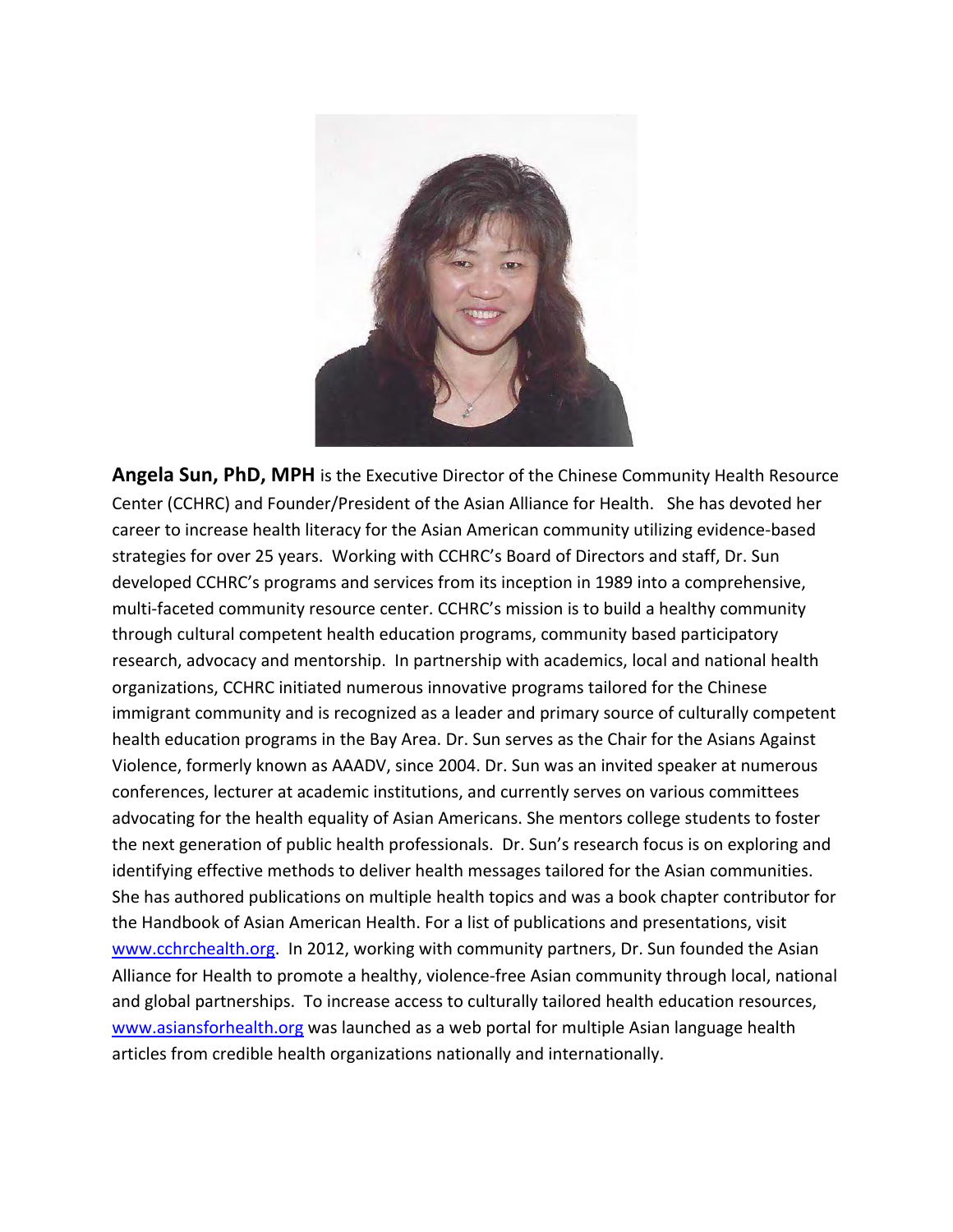

**Evaon C. Wong-Kim, MSW, MPH, LCSW, PhD** is the Associate Dean at Rongxiang Xu College of Health and Human Services at Cal State LA. Before this appointment she served as the Director and Professor at the School of Social Work at Cal State LA and Department of Social Work at CSU East Bay. Dr. Wong-Kim is a well-recognized advocate and researcher for minority and low-income breast cancer patients, especially the Asian immigrant population. Her research interest is on cancer survivorship and quality of life issues confronting Chinese immigrant breast cancer patients. She published and presented numerous papers at national and international conferences relating to breast cancer and psychosocial issues. Dr. Wong-Kim is the President of Asian Pacific Islander Social Work Educators Association; Vice President of the Asian Alliance for Health, a non-profit health education organization in San Francisco. She is appointed as Assessment Panel Member of the Social Workers Registration Board in Hong Kong.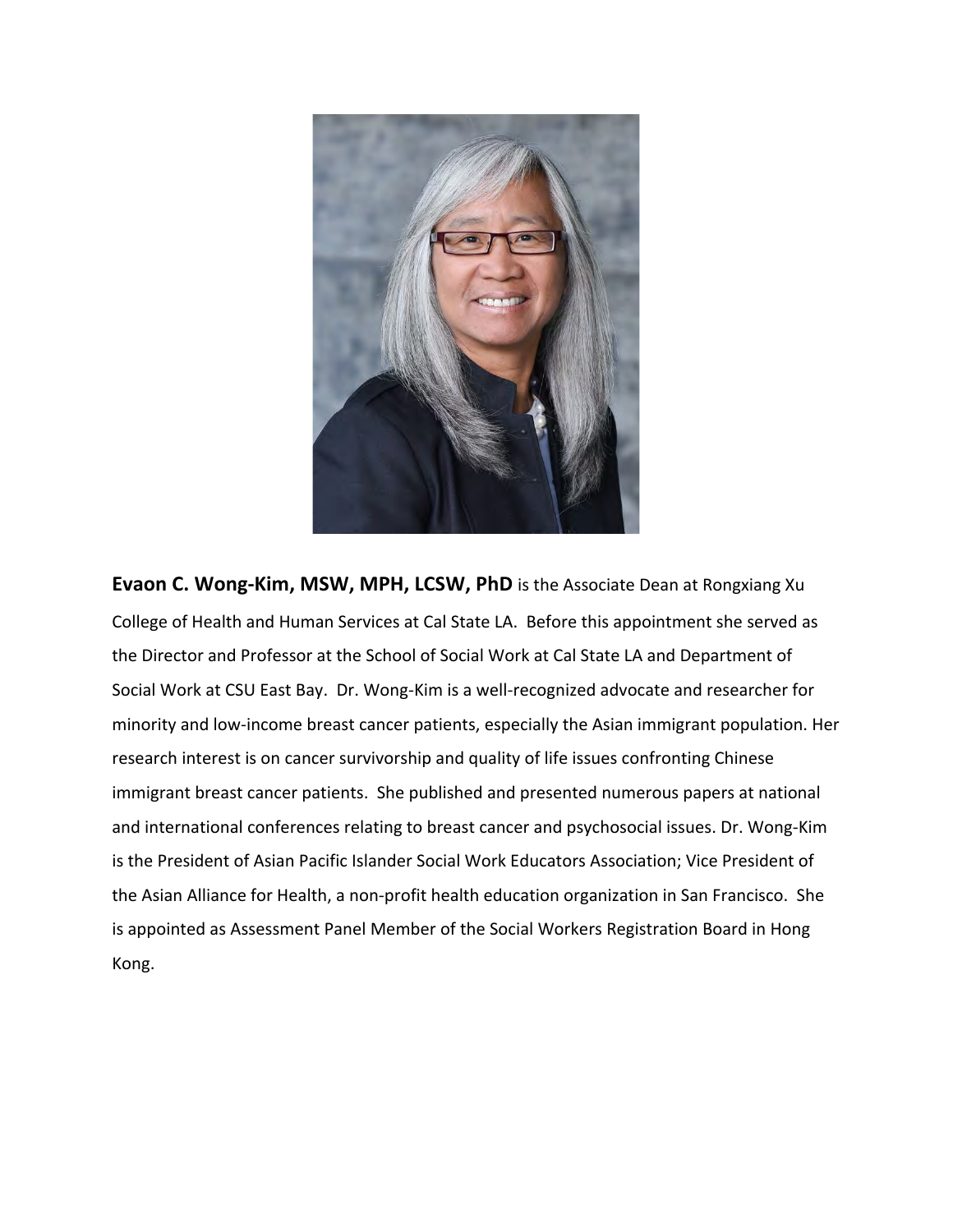

**Edward A. Chow, MD** is an internal medicine specialist who has been in practice in San Francisco for over fifty years. He is the President and CEO of Jade Health Care Medical Group, affiliated with the Chinese Hospital Health System. Previously he was Executive Director of the Chinese Community Health Care Association, and Chief Medical Officer of the Chinese Community Health Plan. He is co-chair of the Asian American Native Hawaiian and Pacific Islander Diabetes Coalition and member-at-large of the Federation of Chinese American and Chinese Canadian Medical Societies Board of Directors. He has received numerous awards for his work in health disparities and cultural competency, including the 2008 Alumni Merit Award from St. Louis University School of Medicine, Laureate Award from the American College of Physicians Northern California Chapter (2008), San Francisco Asian Pacific American Heritage Lifetime Achievement Award (2010), and the Silver SPUR award (2012) for enhancing the quality of life and vitality of the San Francisco Bay Area.

Dr. Chow is the President of the Health Commission, currently chairs the Zuckerberg San Francisco General Hospital Joint Conference Committee, and is a member of the Finance and Planning Committee. He is serving his eighth term on the Health Commission.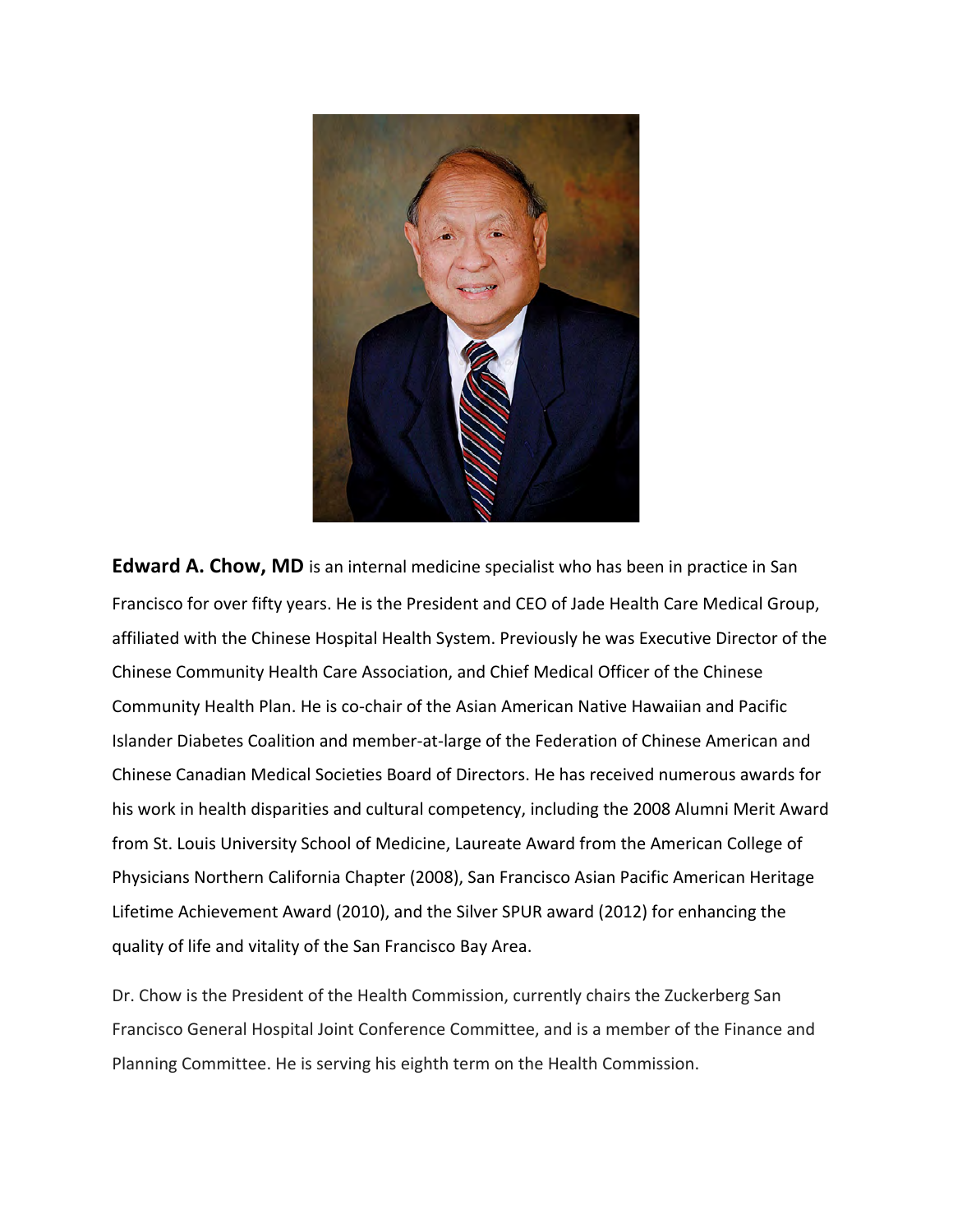

**Tung Nguyen, MD** is the Stephen J. McPhee, MD Endowed Chair in General Internal Medicine and Professor of Medicine at UCSF, where he provides primary care to a diverse patient population and teaches students, clinicians, and researchers. He is Director of the Asian American Research Center on Health (ARCH), Leader of the Cancer Control Program at the UCSF Helen Diller Family Comprehensive Cancer Center, and UCSF Dean's Diversity Leader for Research Diversity. Dr. Nguyen's research focuses on achieving health equity using community-based participatory research (CBPR) methods. He has led conducted intervention research with Asian American populations on breast, cervical, and colorectal cancer screening as well as tobacco control, hepatitis B and C screening, nutrition and physical activity, and end-of-life care.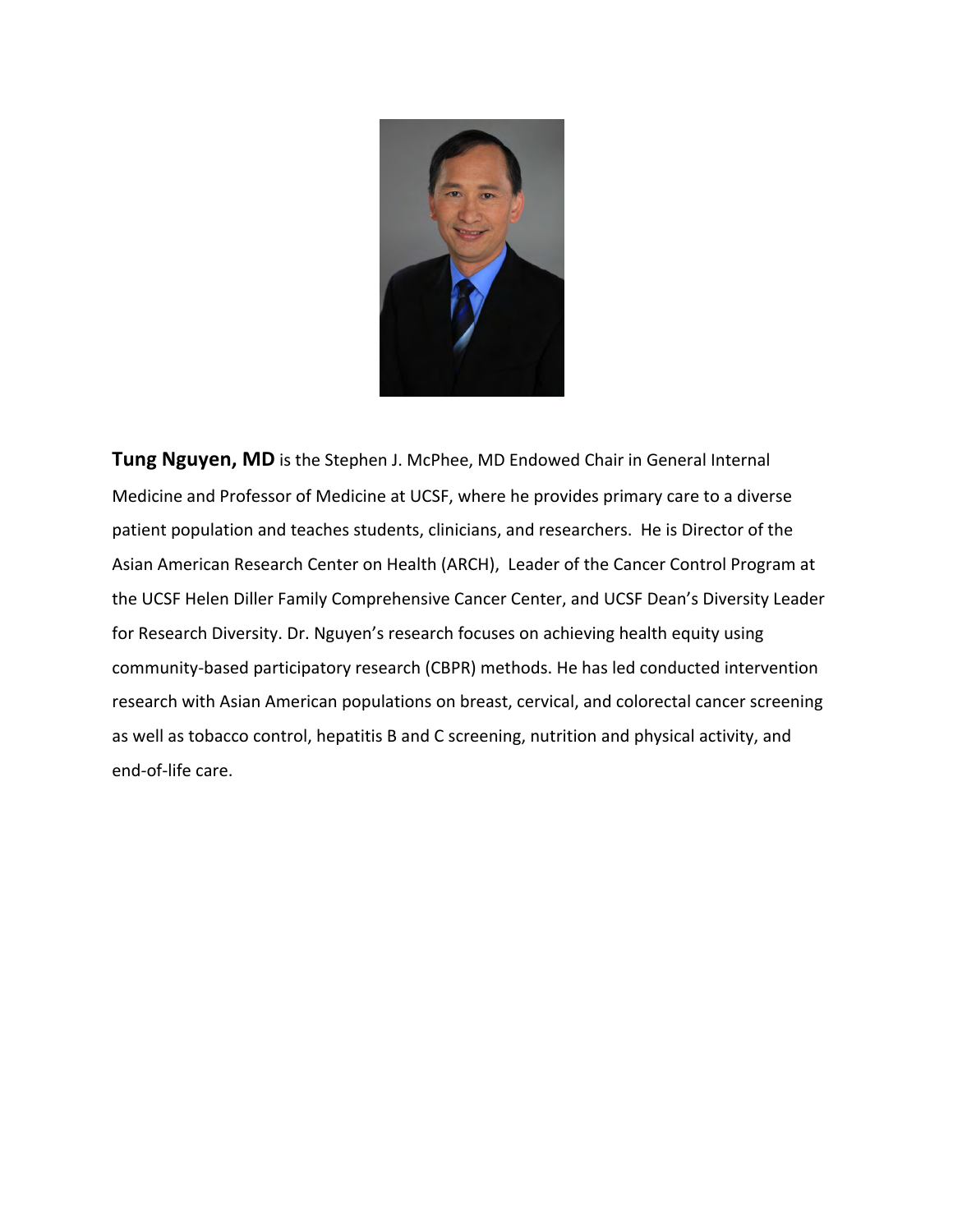Session 1 Topic: Domestic Violence/Human Trafficking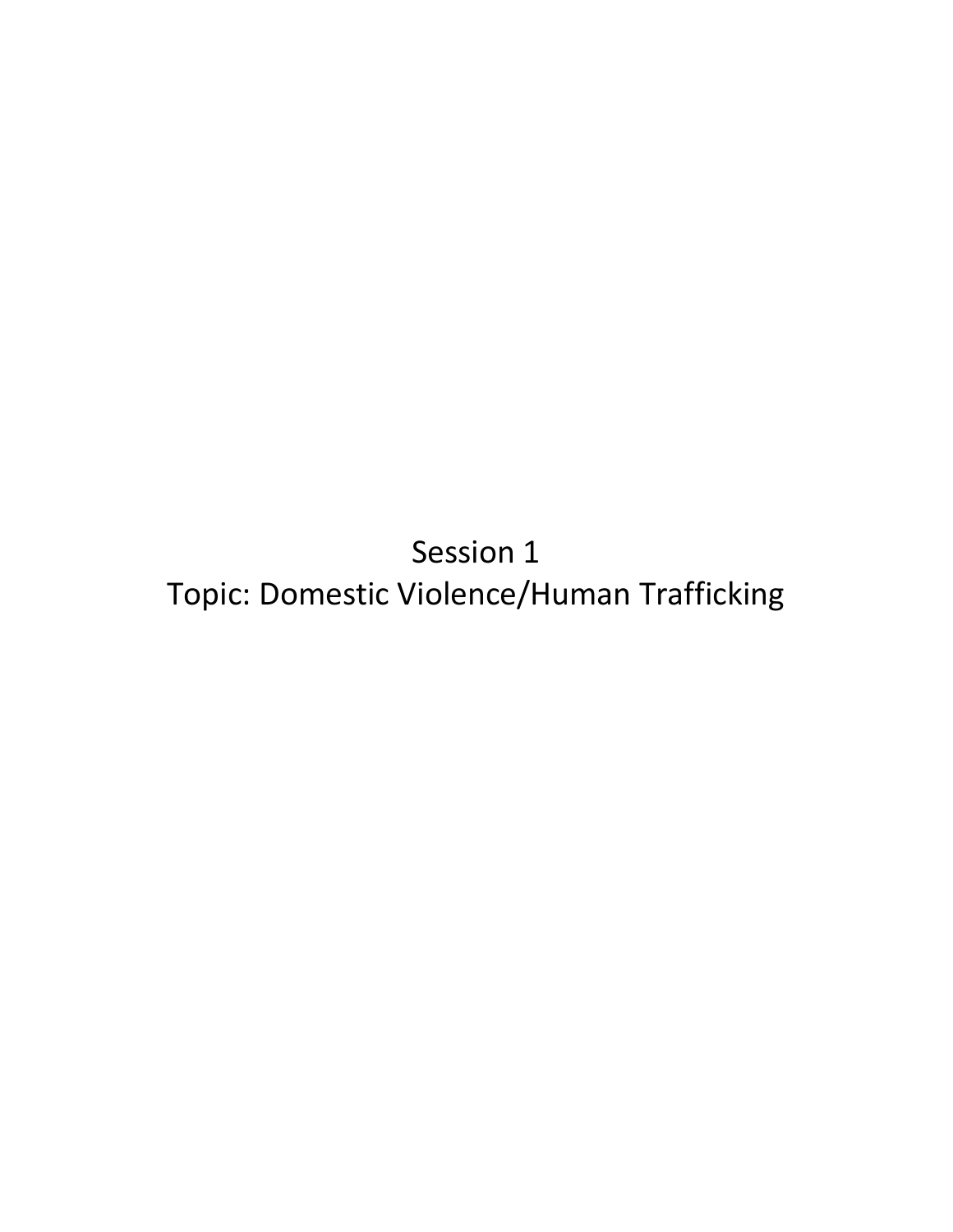

**Hediana Utarti, PhD** joined Asian Women's Shelter in 2000 and is currently its Anti Trafficking Program Coordinator/Community Advocate. Her tasks include managing and developing the program, providing direct services for survivors, and conducting prevention education in various communities. She also involves in AWS Community Building program including domestic violence prevention education, and in day to day shelter work such as crisis line. She co-facilitated AWS shelter support group for more than 10 years utilizing Art as Healing to enhance survivors' stabilization and recovery.

Previously she lived and worked in Honolulu, Hawai'i where she obtained her Ph. D in Political Science focusing on Culture and Politics. She started her community based anti-violence work in 1995, when she joined Family Peace Center in Honolulu as a Support Group Facilitator for survivors of domestic violence.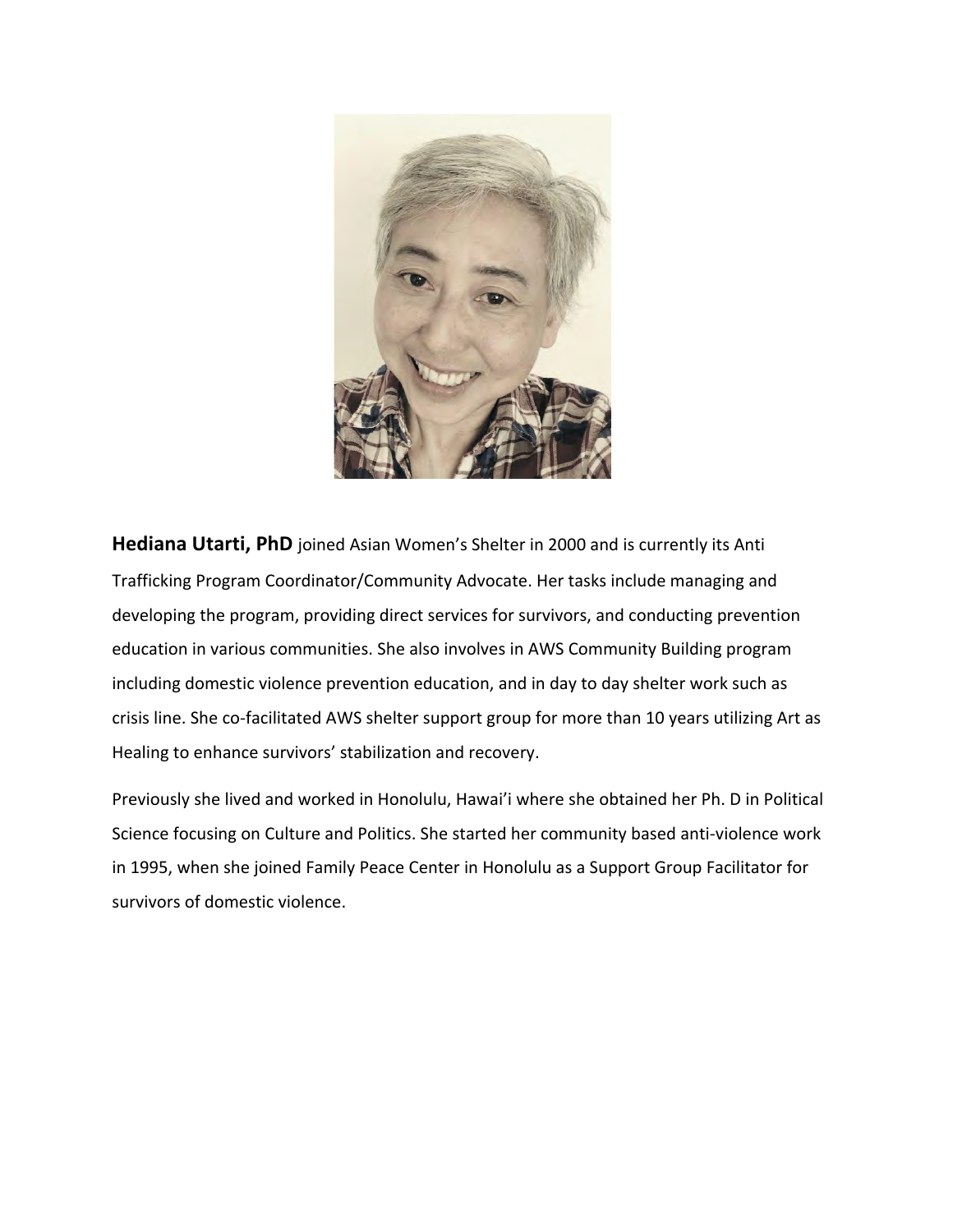**Wei-Mei Hung, MSW** joined Asian Women's Shelter (AWS) in 2012 and is currently its Transitional Housing Program Coordinator/Community Advocate. Her tasks include managing and coordinating transitional housing grants, providing case management and groups for survivors, and building community partnerships. Her previous position at AWS was to gather data, write grant reports and conduct evaluation projects.

She has a Master degree of Social Work, with the focus on violence prevention, from Washington University in St. Louis. Before studying graduate school in the U.S., she had worked as a social worker and supervisor in Taiwan in the field of domestic violence, family violence and sexual assault and served indigenous populations for 6 years.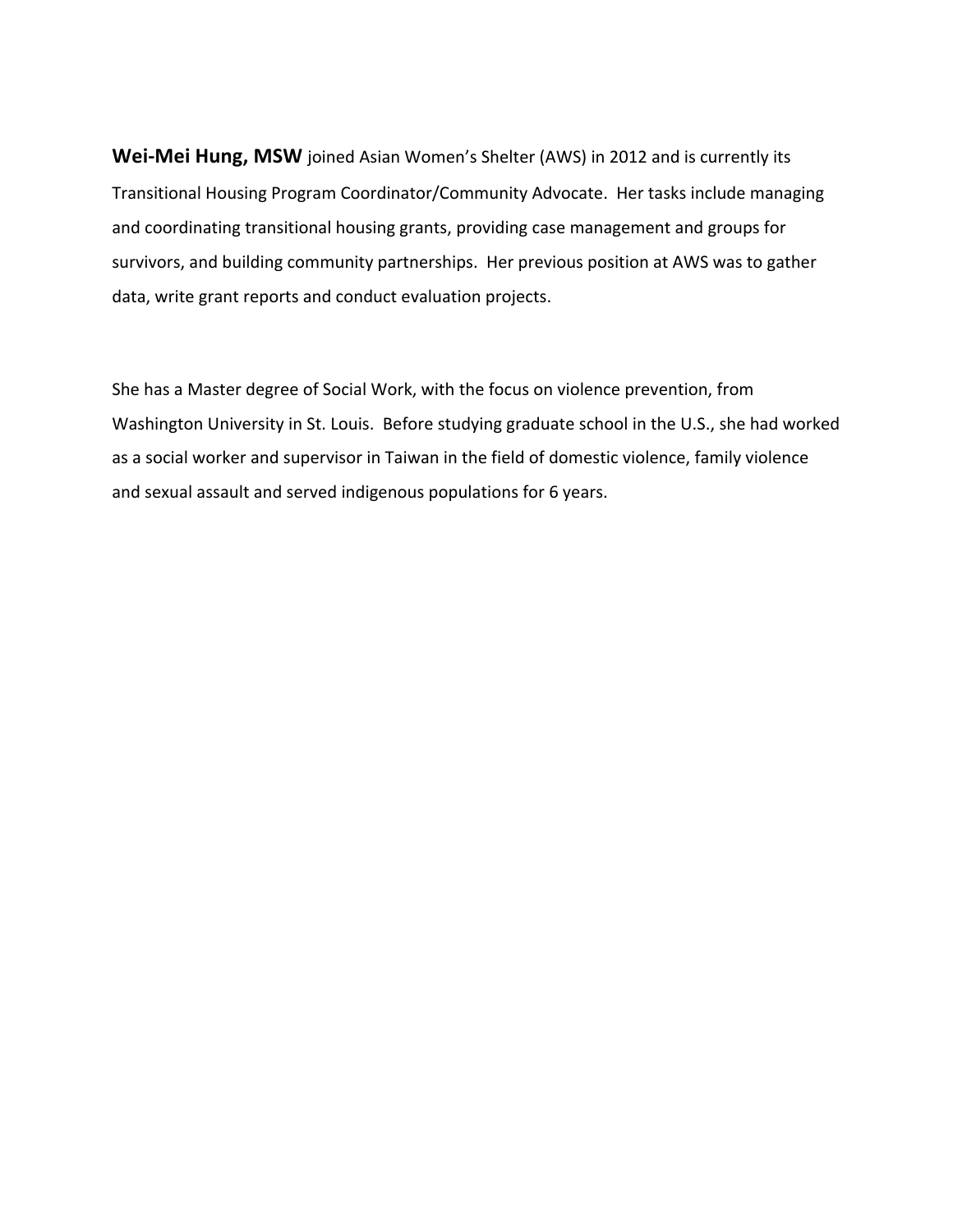

**Daisy Fung, BA** joined Cameron House in December 2018 as a Domestic Violence Case Manager with the Social Services Ministry. She is Bilingual in Chinese (Cantonese and Mandarin) and English. Her duties and responsibilities include providing case management, intervention, and advocacy for victims of domestic violence. Apart from this, Daisy also coordinates and facilitates the Cantonese Women's Support Group. Daisy was born and raised in Hong Kong. She received her Bachelor's Degree in Communication Studies from San Francisco State University. During her college years, she has exchanged to Hong Kong and facilitated a Youth Substance Use Intervention group for a year. After graduation, Daisy was determined to work in the non-profit sector and she feels honored and blessed to serve the community at Cameron House.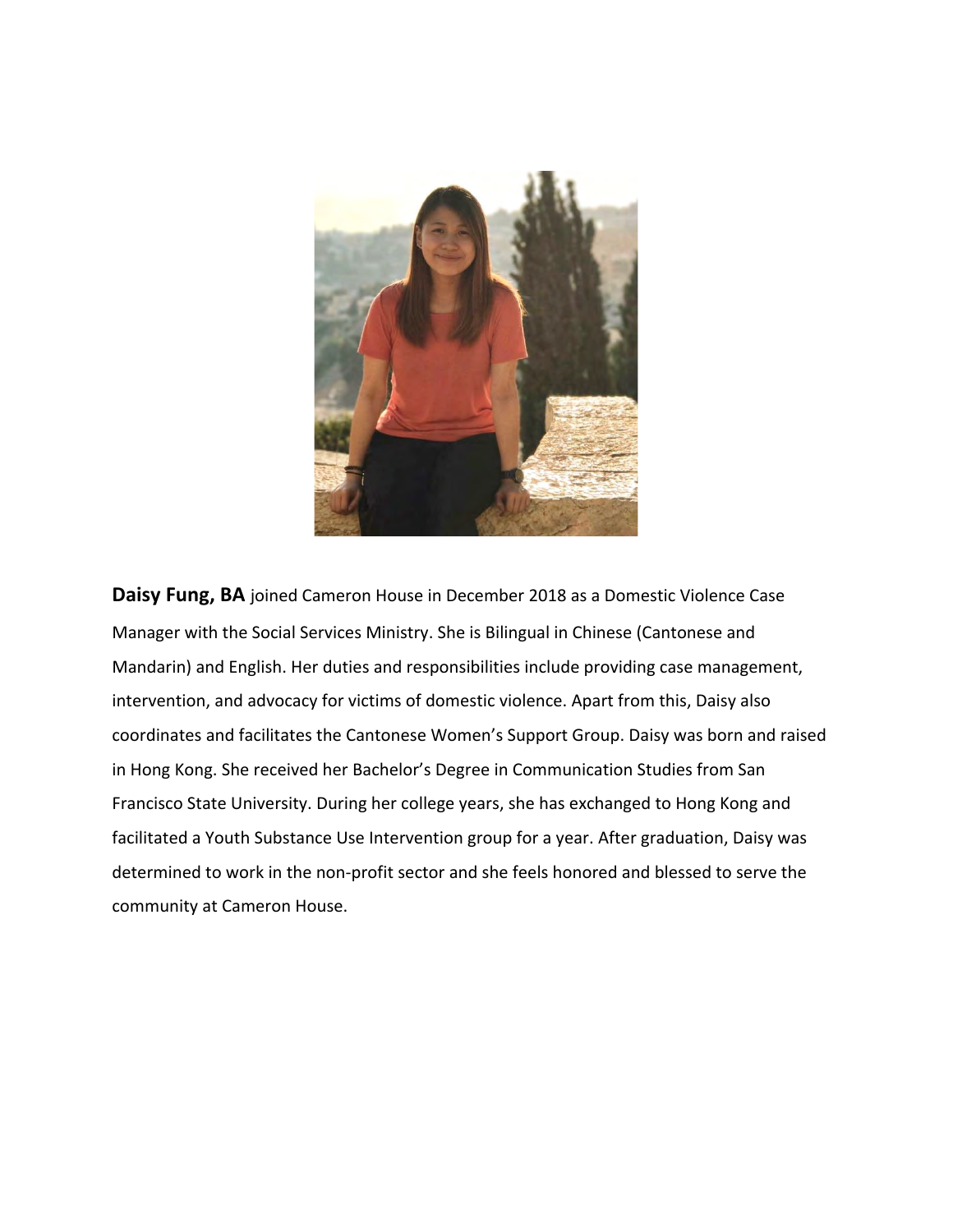Session 1 Topic: Cancer Care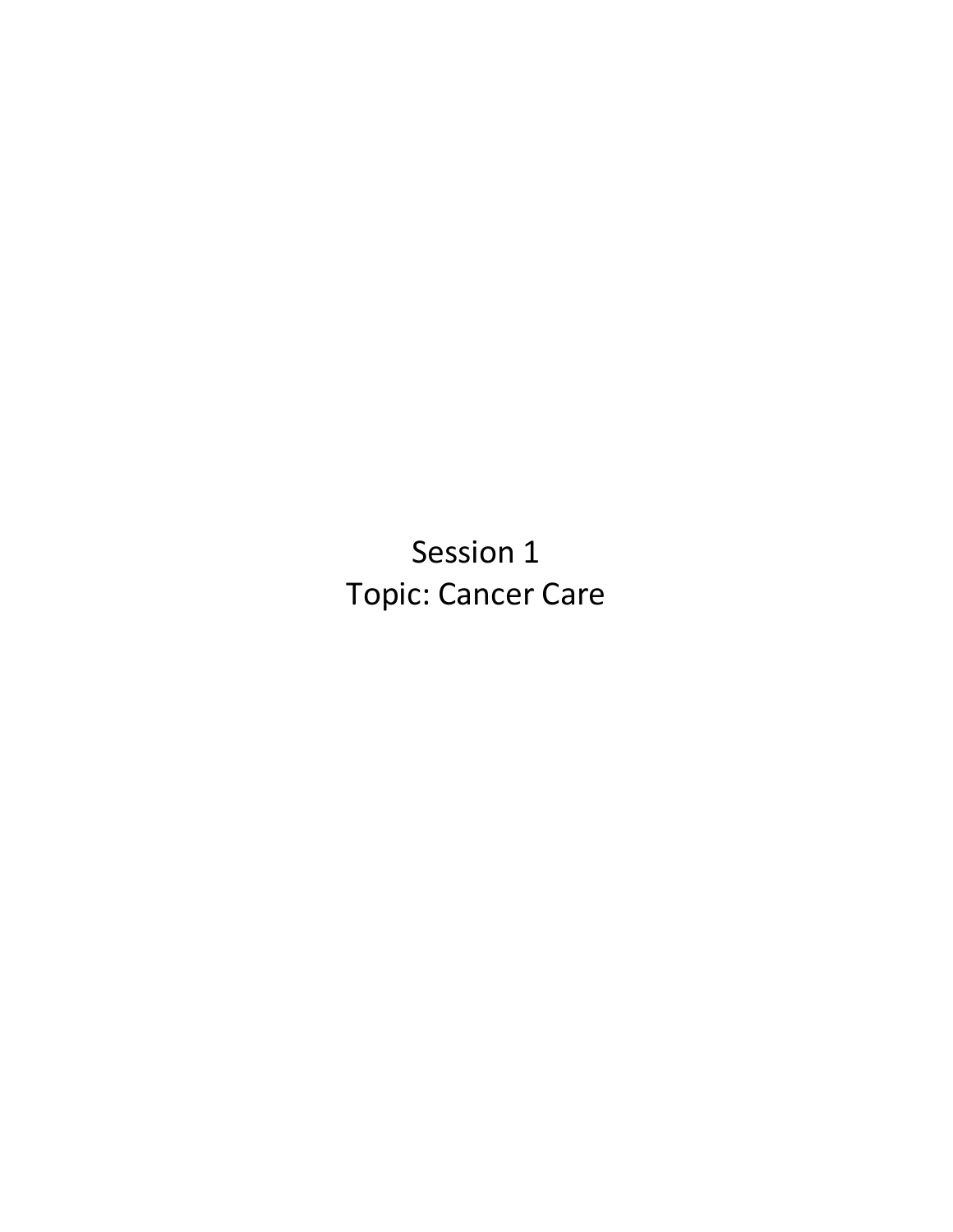

**Arnab Mukherjea, DrPH, MPH** is an Assistant Professor of Health Science (Public & Community Health) at California State University, East Bay and a Core Member of the Asian American Research Center on Health. His applied research interests broadly revolve around using community-engaged methods to understand and address health disparities among understudied Asian & Pacific Islander (API) subgroups, with a particular focus on contextual and culturally-framed risk factors among South Asians in the United States. Arnab's current studies include examining facilitators and barriers for colorectal cancer screening among diverse South Asian subgroups in Northern California, as well as social, demographic, and cultural profiles of South Asians who currently use or have quit culturally-specific tobacco products. He completed his undergraduate (BA in Molecular & Cell Biology with a minor in Education) and graduate

(MPH in Health & Social Behavior with specialization in Multicultural Health; DrPH in Applied Health Disparities Research) degrees at UC Berkeley and postdoctoral training (Tobacco Control and Chronic Disease Prevention) at UCSF and UC Davis. Arnab firmly believes that community participation is essential for affected groups to understand, address, and ultimately take ownership of their own individual and collective health prospects.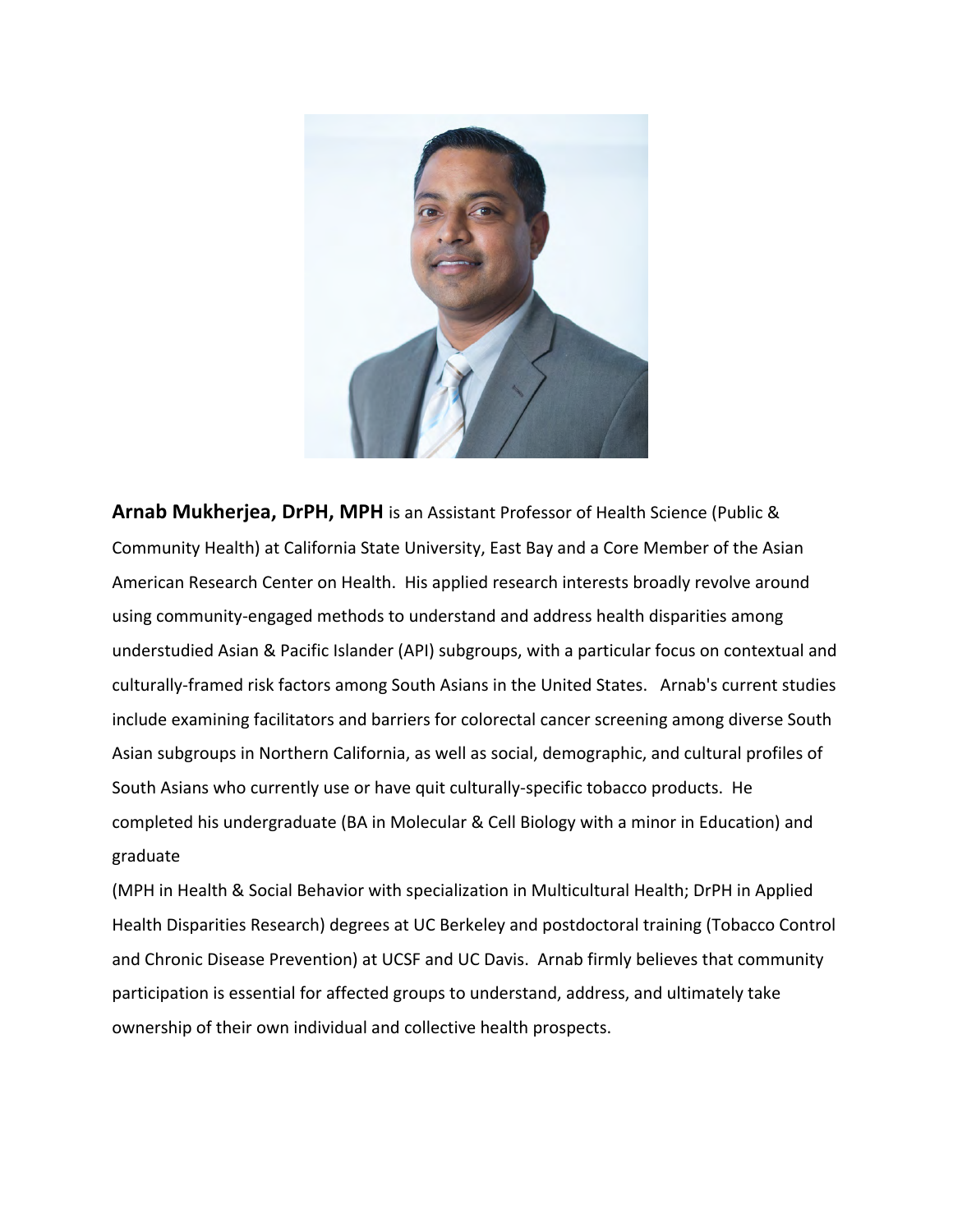

**Susan Ivey, MD, MHSA** is a professor adjunct at University of California, Berkeley, School of Public Health. She has been exploring barriers and facilitators of colorectal cancer screening among South Asians living in the US for 6 years along with 20 years of work on South Asian health issues. She is also board-certified in family medicine and teaches in the UCB-UCSF Joint Medical Program.

**Toshali Katyal, BA** is a recent graduate in Public Health and Global Poverty and Practice from UC Berkeley and is a researcher at the UCSF Center for Vulnerable Populations, studying the impact of indoor smoke-free homes policy amongst supportive housing units across SF. She is interested in exploring the health disparities among minority groups in the San Francisco Bay Area.

**Sailakshmi Senthil Kumar, BA** is a Folklore graduate student from UC Berkeley and is interested in issues of South Asian diasporic health, women's health, and preventative care.

**Zahra Ansari, BA** is a graduate from UC Berkeley where she majored in Public Health. She currently resides in Bethesda where she is a post-baccalaureate research fellow at the National Institute on Minority Health and Health Disparities. She is interested in exploring topics of minority health, health communication, and using innovative solutions to improve the healthcare experience.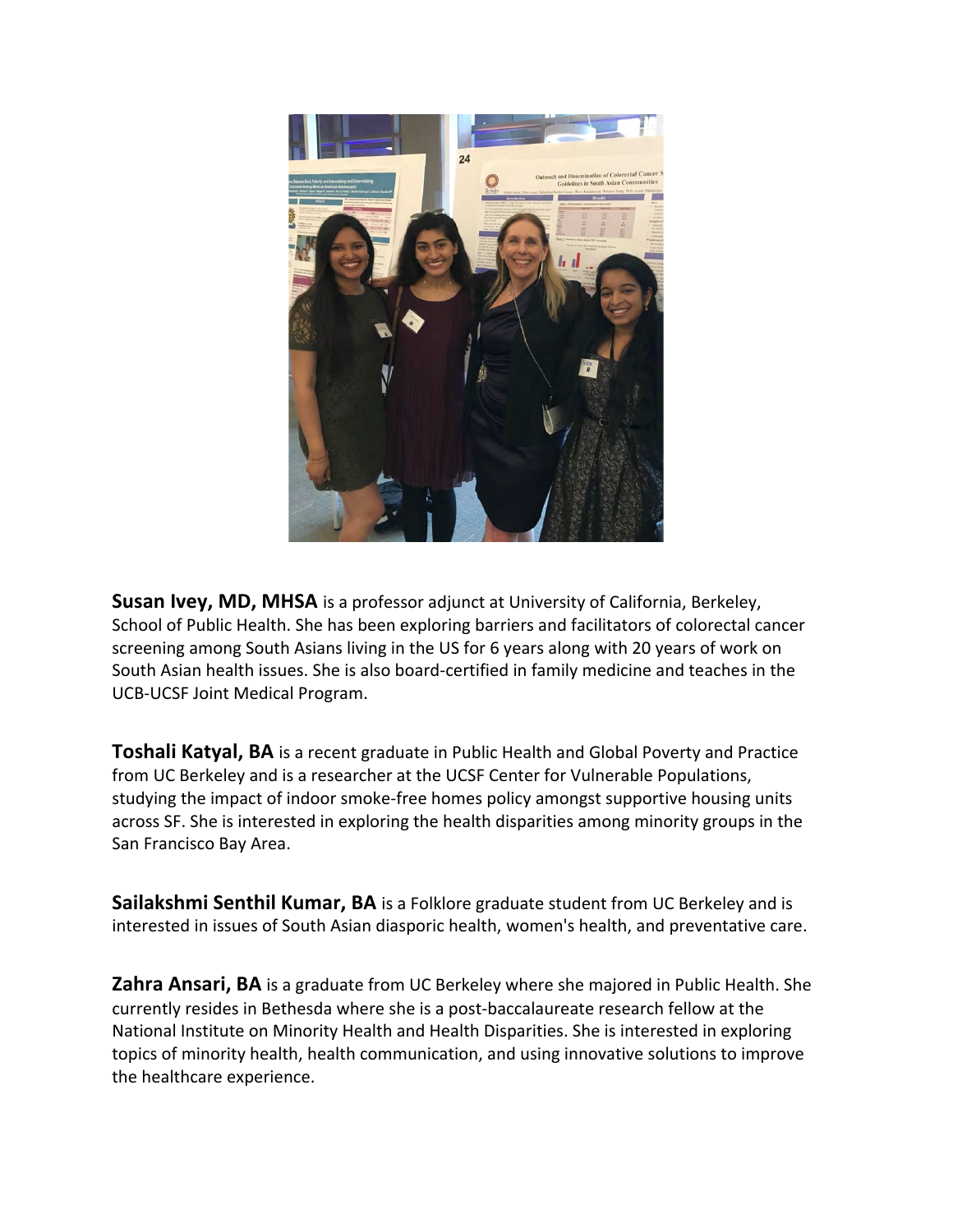

**Jasmin Woo, BA** is a Research Assistant at the University of California, San Francisco, Division of General Internal Medicine. She attended the University of California, Santa Cruz, where she received a B.S. in Molecular, Cell, and Developmental Biology. Her interests in research lie in understanding and reducing health disparities, specifically among Asian American communities with increased barriers to healthcare. As an aspiring family nurse practitioner, she aims to be a future advocate for preventative medicine as well as a community collaborator in multidisciplinary research, with an emphasis in bringing evidencebased improvements for patients.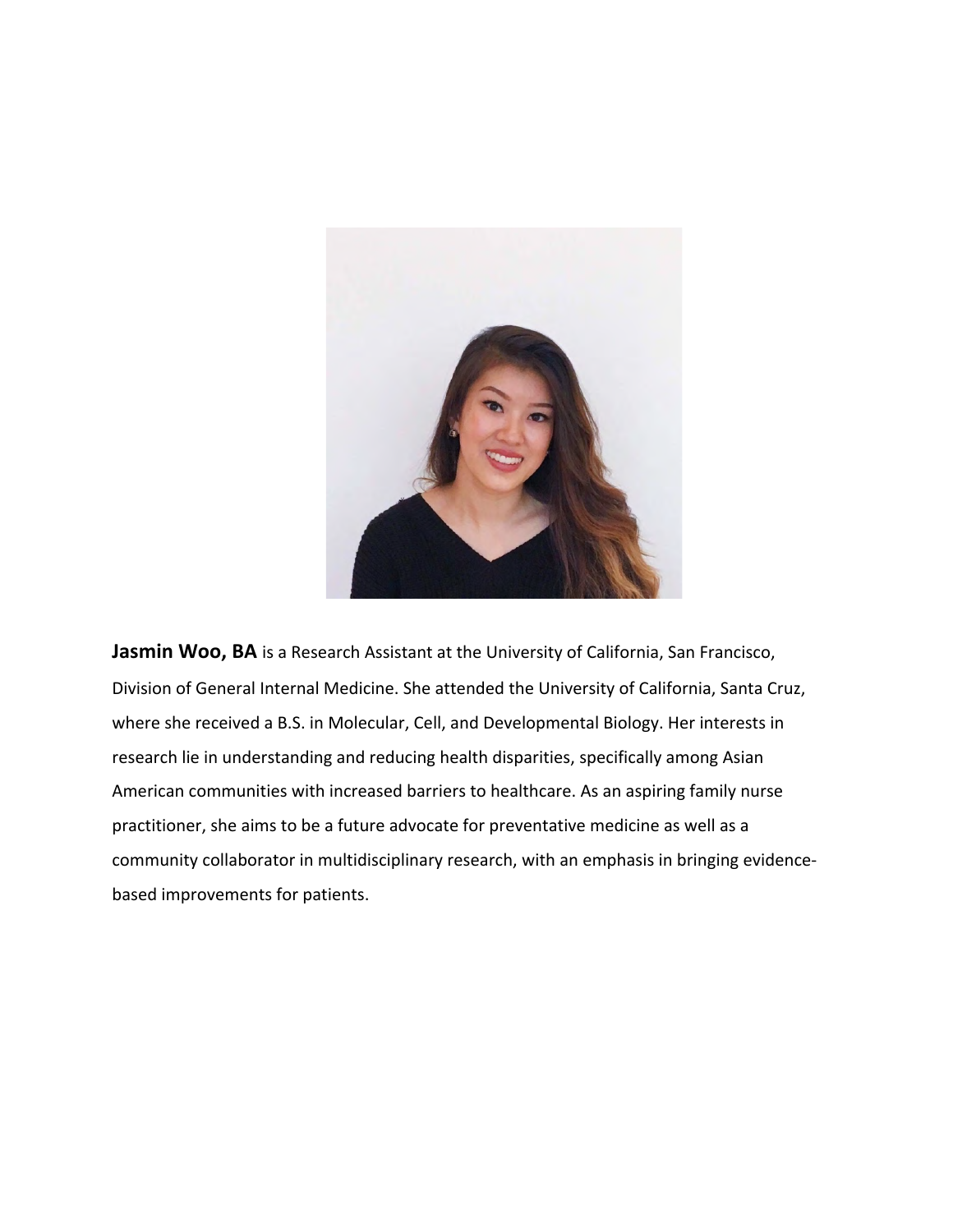Session 2 Topic: Mental Health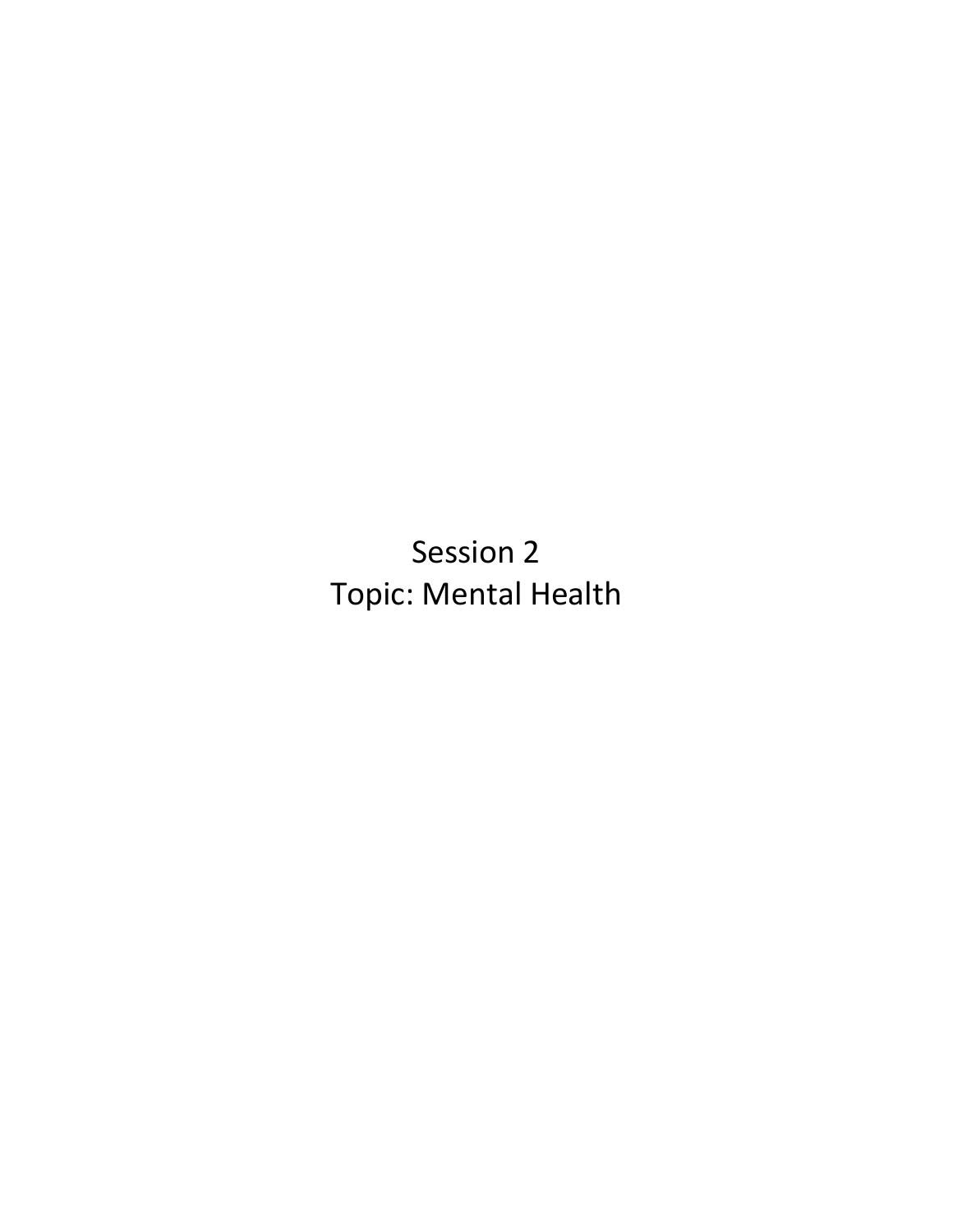

**Natalie Tualemoso Ah Soon, MPH** is the Program Manager of two population-focused mental health promotion and early intervention programs for RAMS, Inc.: Asian and Pacific Islander Mental Health Collaborative in San Francisco County and Pacific Islander Wellness Initiative in Alameda County; and, also coordinates the Asian and Pacific Islander Health Parity Coalition, including serving a leadership role on San Francisco's Joint Health Equity Coalition. Ms. Ah Soon is co-chair and founder of the Regional Pacific Islander Taskforce in the SF Bay Area, focusing on

increasing the visibility of Pacific Islander health and social disparities and its strengths and assets. She has 15 years of experience in developing and optimizing service delivery and resources for underserved, diverse populations in the areas of health and mental health on the local, state, and national level. She is passionate about health equity and social justice. She is a proud native of American Samoa and fluent in Samoan.



**Anila Pillai, MPH** is an Ayurvedic Physician who was trained and has practiced in India before moving to San Francisco 9 years ago. From University of San Francisco, she received her Master's in Public Health with an emphasis in population health. She has been passionate about the health and wellness industry for years. She is now the project coordinator of Asian and Pacific Islander Mental Health Collaborative and Steering committee member of Asian and Pacific Islander Health

Parity Coalition. Her experiences include community level programs that work with various diverse communities on the issues of mental health. providing culturally & linguistically meaningful mental health promotion modalities in San Francisco, specifically with Cambodian, Filipino, Laotian, Samoan, and Vietnamese communities; developing resources and tools. Anila is also a part of the LOOP project through UCSF. Upon joining the LOOP, she has been introduced to the world of tobacco control, and plans to continue making an impact in the tobacco control community. She looks forward to learning and using her experience and networks to make an impact on underrepresented communities.



**Mory Chhom, MPH** is the Health and Wellness Program Manager at VYDC, overseeing the organization's behavioral health and prevention education programs. She and her team work with youth to provide case management services and health education to increase their knowledge, build their skills and confidence, and support them to become successful young adults. With over 13 years of work experience in community health, she has contributed to providing technical assistance to health centers serving primarily AANHPI, teaching health education to undergraduate students in Cambodia, conducting research to understand the health

seeking behaviors of Cambodians, providing health education in Oaxaca, Mexico, and conducting a strengthbased assessment for young Southeast Asian girls in Oakland, California. Mory was born in a Cambodian refugee camp in Thailand and raised in Modesto, California. She is dedicated to achieving health equity for all. In her free time, she enjoys hiking, camping and other outdoor activities with her family. She is also a huge fan of cooking, collecting records, and dancing.



**Khanh Nguyen, MNPL** is the Operations and Programs Director at the Vietnamese Youth Development Center responsible for the oversight of the agency's operations and programs that are consistent with VYDC mission and vision. Khanh provides strategic leadership and direction in the development and implementation of strategies for the short and long-term goals of the agency. In addition, Khanh is pursuing his passion at the University of San Francisco in the Doctorate of Education (Ed.D) in Organization and Leadership program. With this education and 10 plus years of nonprofit

experience, Khanh hopes to critically connect theory to practice centered and framed by Asian Pacific Islander and urban youth's voice and experience for a more socially equitable and just world. In his spare time, Khanh loves hanging out with his partner and their dogs.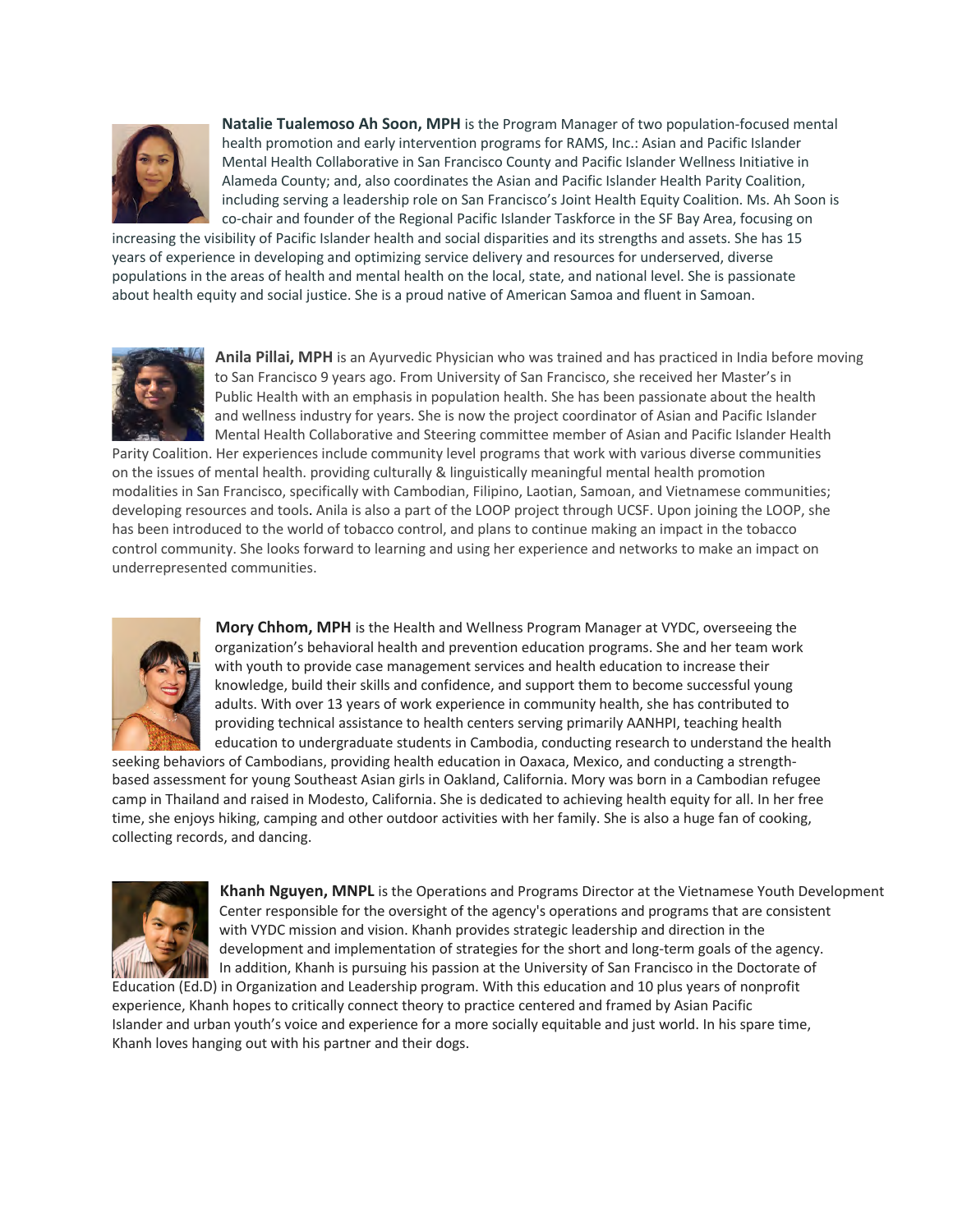**Camillia K. Lui, PhD** is a Scientist at the Alcohol Research Group and Public Health Institute. Her work focuses on socioeconomic disparities in alcohol/tobacco use among young adults; environmental prevention strategies to reduce alcohol/tobacco/drug use; and program evaluation and organizational capacity building in Asian American and Pacific Islander (AAPI) communities. She is currently leading a research study on the disparities in smoke-free policies among California community colleges. In collaboration with Special Services for Groups, she is part of the Technical Assistance Provider team for the AAPI population for the California Reducing Disparities Project, a statewide initiative to achieve mental health equity.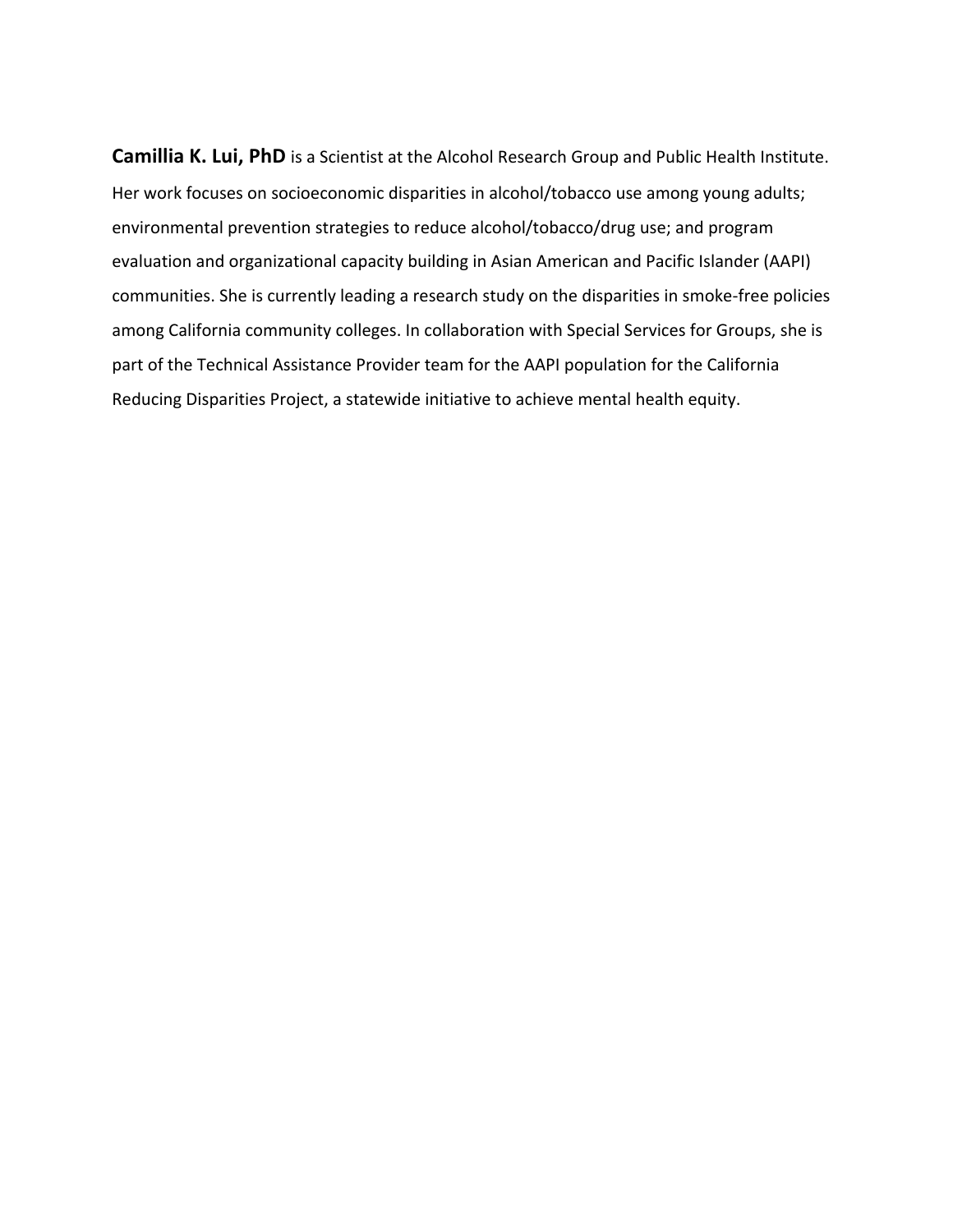**Ruthie Chang, EdM** is a Senior Evaluator at Hatchuel Tabernik and Associates (HTA) in Berkeley, CA. She brings a special interest in issues of mental health, equity, and child development to her research and evaluations for K-12 school districts, community colleges, foundations, and national youth initiatives. Prior to HTA, Ruthie worked on research projects with Harvard's Project Zero and Empirical Education, bringing a lens from her experience working in child and family social services. She earned her BA from the University of North Carolina in Sociology and Communications and her EdM at Harvard University in Mind, Brain, and Education.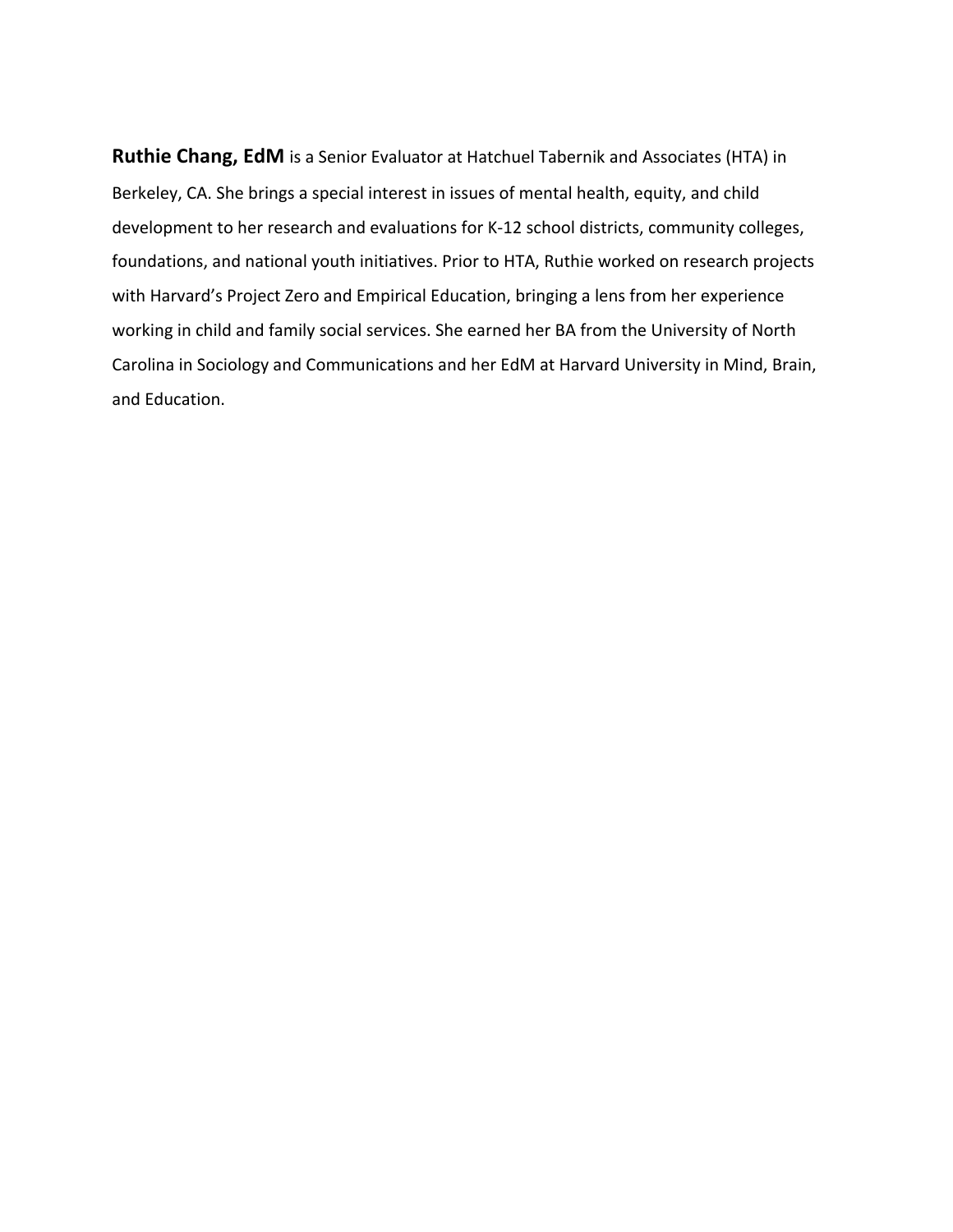**Beemy Nguyen:** "Beemy Nguyen is Prevention Project Assistant for Project Ohana in the Bay, a prevention project on HIV/AIDS, hepatitis, and substance misuse amongst the Asian American, Native Hawaiian, and other Pacific Islander communities. Previously, Nguyen had attended CSU Monterey Bay and graduated with a bachelor's degree in Human Communications with a History, Oral History, and New Media. She is currently enrolled at Johns Hopkins University and is expected to graduate in 2022 with a Masters in Communications focusing on Nonprofit and Corporate Communications. Her long-term goal is to work with diverse communities where she can help advocate, empower, and create opportunities for those in need."

**Daniel Nava:** Daniel Nava graduated from UC Berkeley with a B.A. in Molecular and Cell Biology. The last two years have been spent as a Prevention Project Assistant with Project Ohana in the Bay, a federally funded program that focuses on substance misuse and sexual health education with young adults. Recently he began a part time position as a youth educator and community outreach assistant with North County Prevention Partnership, a San Mateo County funded program for substance education/prevention in the community of San Mateo County. Recently he became an HIV/Hep C testing coordinator through the San Francisco Department of Public Health.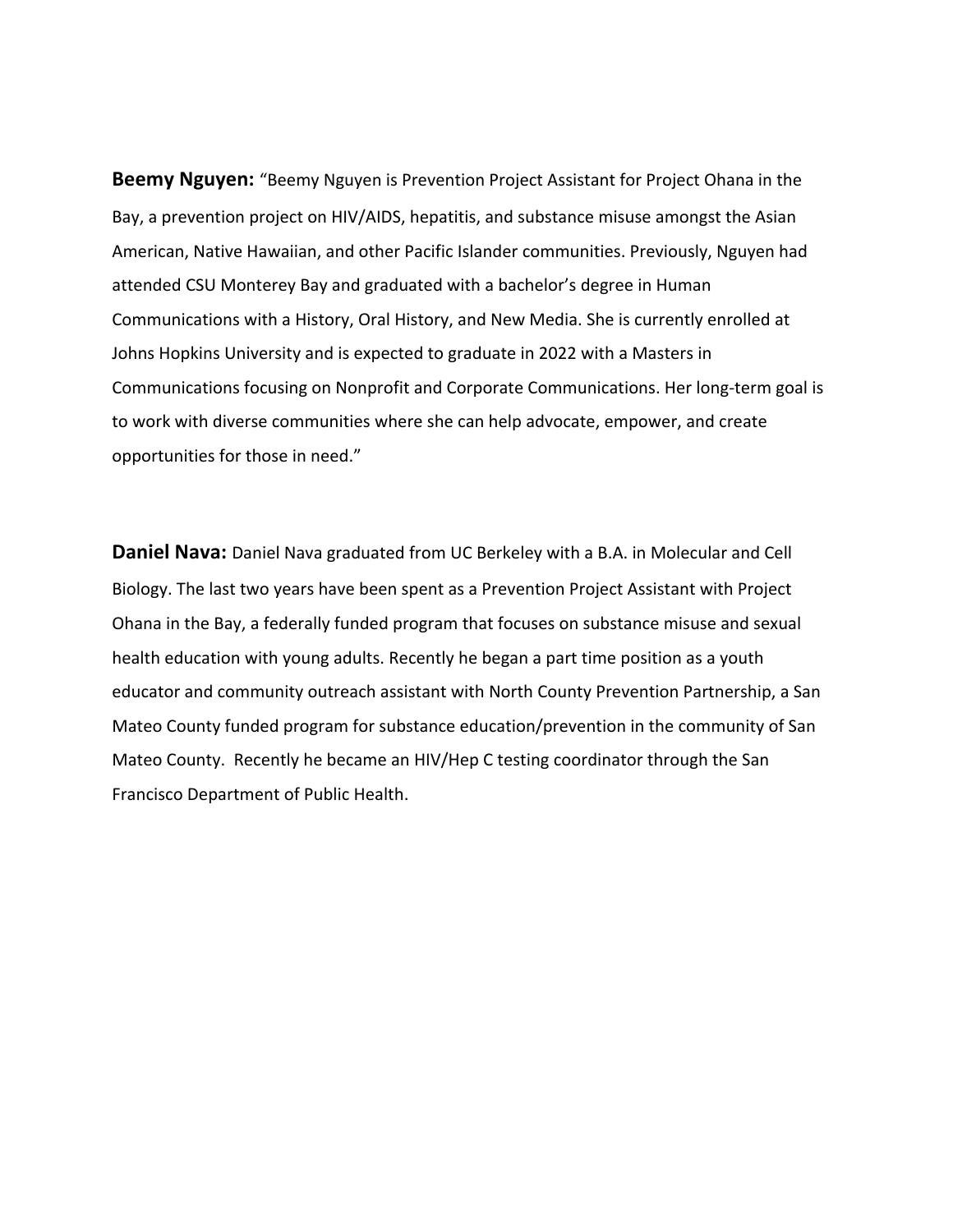Session 2 Topic: Chronic Disease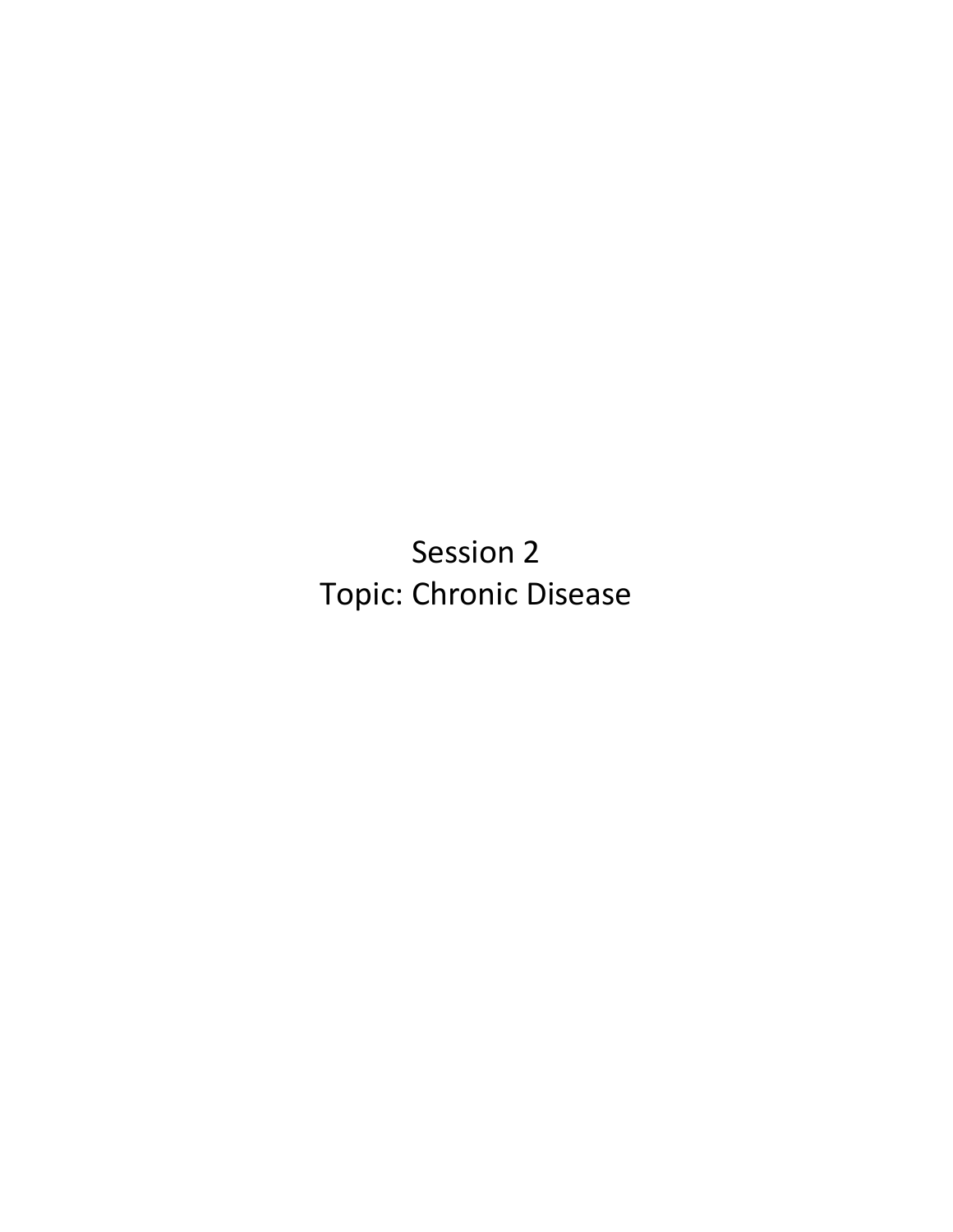

**Van Ta Park, PhD, MPH** is an Associate Professor at UCSF's Department of Community Health Systems. Her research focuses on racial/ethnic minority health and healthcare disparities, especially among Asian Americans and Pacific Islanders (AAPI), through community-based participatory research. Her research areas include mental health, Alzheimer's disease and related dementias (ADRD), and caregiving. Her current work includes a NIH/NIA R24 grant called, "Collaborative Approach for AAPI Research and Education (CARE) in ADRD," to reduce the disparities in research participation among AAPI through the creation of a registry of 10,000 AAPI who are interested in participating in ADRD, aging, and caregiver-related research.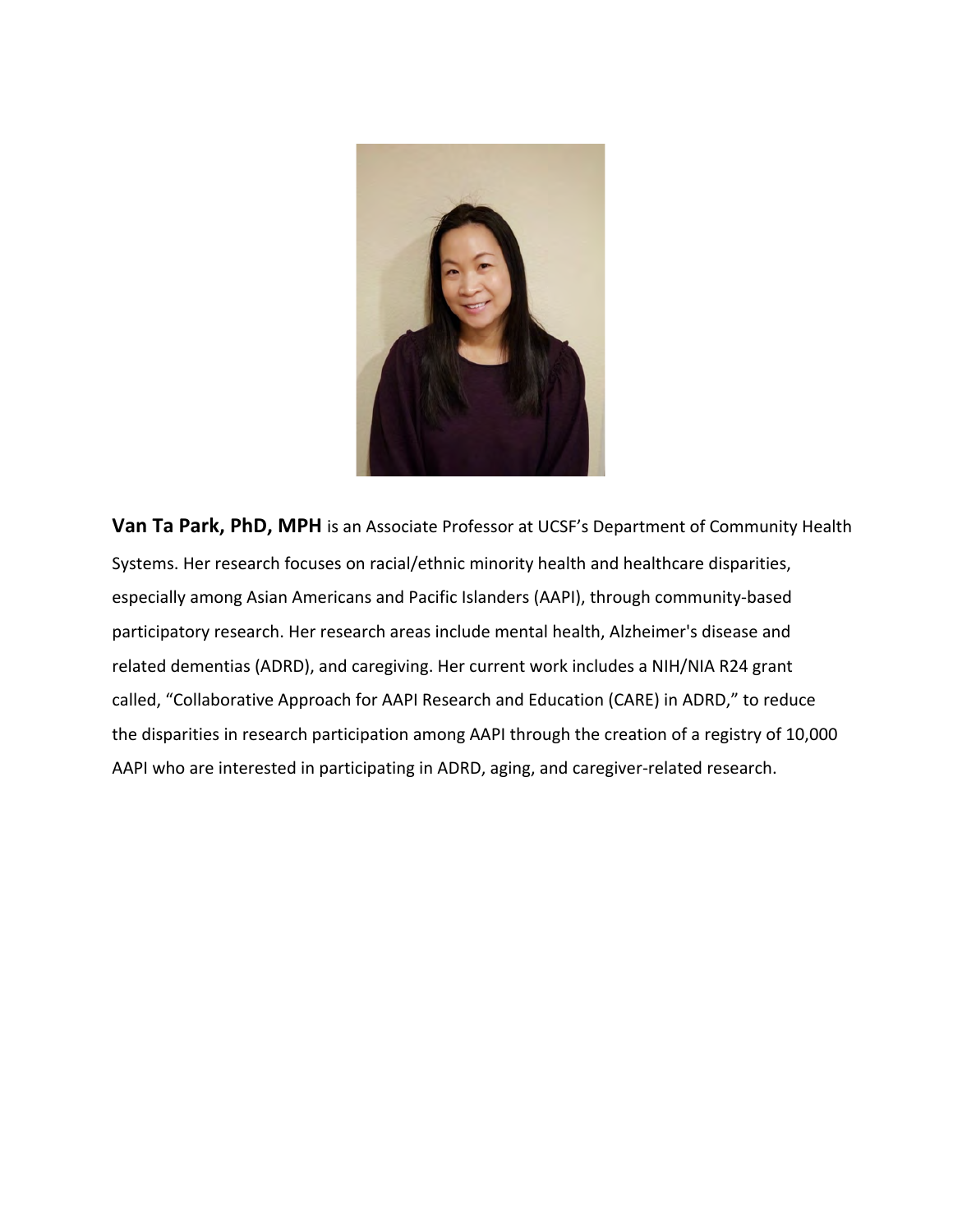**JiWon Choi, PhD, RN** is an assistant professor at Institute for Health & Aging, University of California, San Francisco (UCSF). Dr. Choi's research focuses on developing physical activity interventions using community-based participatory approach and digital technologies among vulnerable women populations including pregnant women, obese/overweight women with young children, and physically inactive Korean immigrant women at risk for metabolic syndrome. Dr. Choi is currently conducting a qualitative walking interview study to explore the built and social environments of physical activity among Korean immigrant women.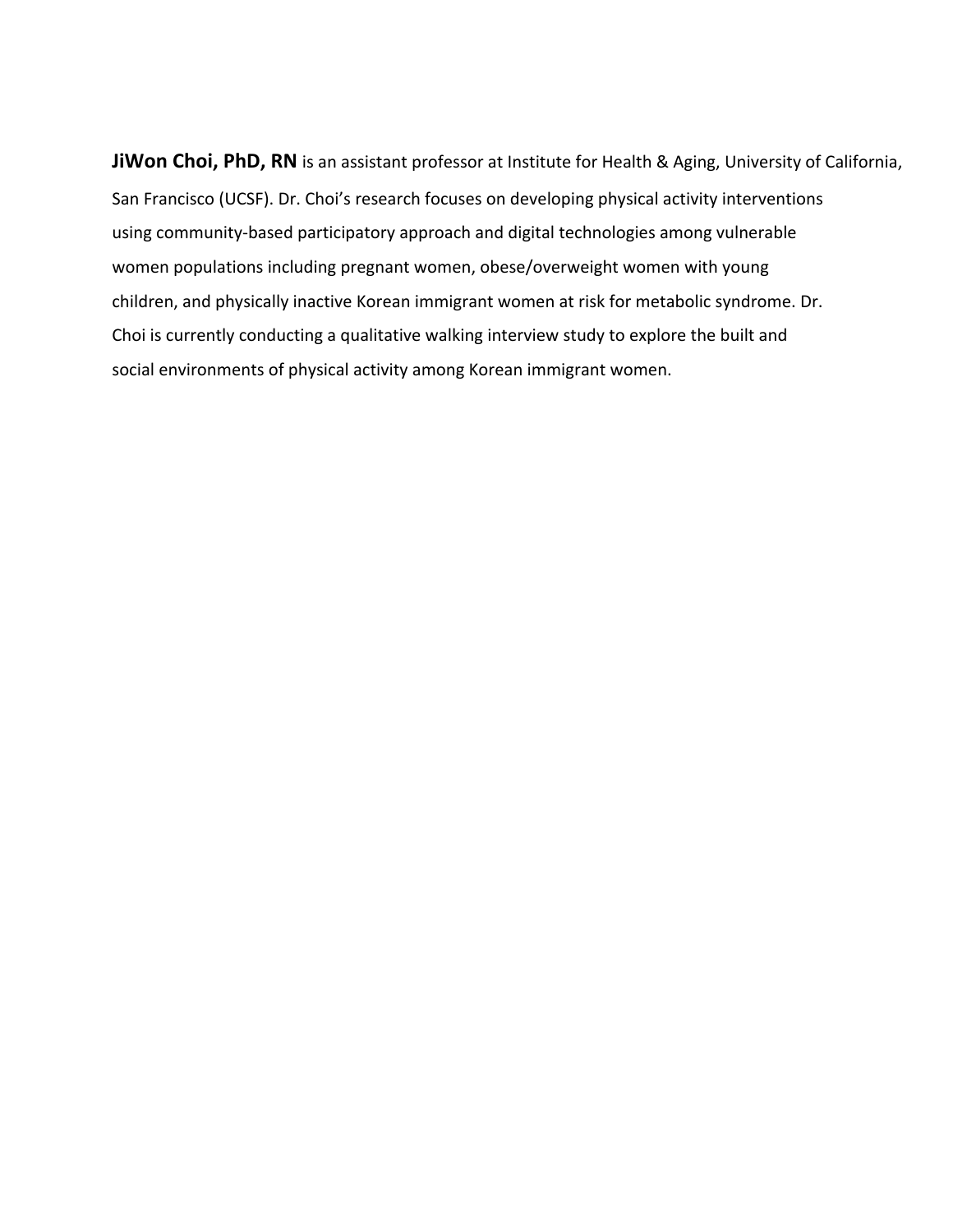### **Maria Lourdes Bayog, PhD, RN, CNS, PHN, CCRN,**

The purpose of the CARE-T2D study (Caring for Asian Americans through Research and Education on Type 2 Diabetes) is to explore family support dynamics among Filipino- and Chinese-Americans with Type 2 Diabetes. Funding for the study is from SF BUILD (Building Infrastructure Leading to Diversity), a project funded by the National Institutes of Health. SF BUILD is led by San Francisco State University (SFSU) in partnership with the University of California, San Francisco (UCSF). The team presenting today includes: Dr. Maria Lourdes "Malou" Bayog (UCSF), Hillary Peregrina (SFSU), Sumiyo Brennan (J. F. Oberlin University, Tokyo), and Dr. Therese Doan (SFSU).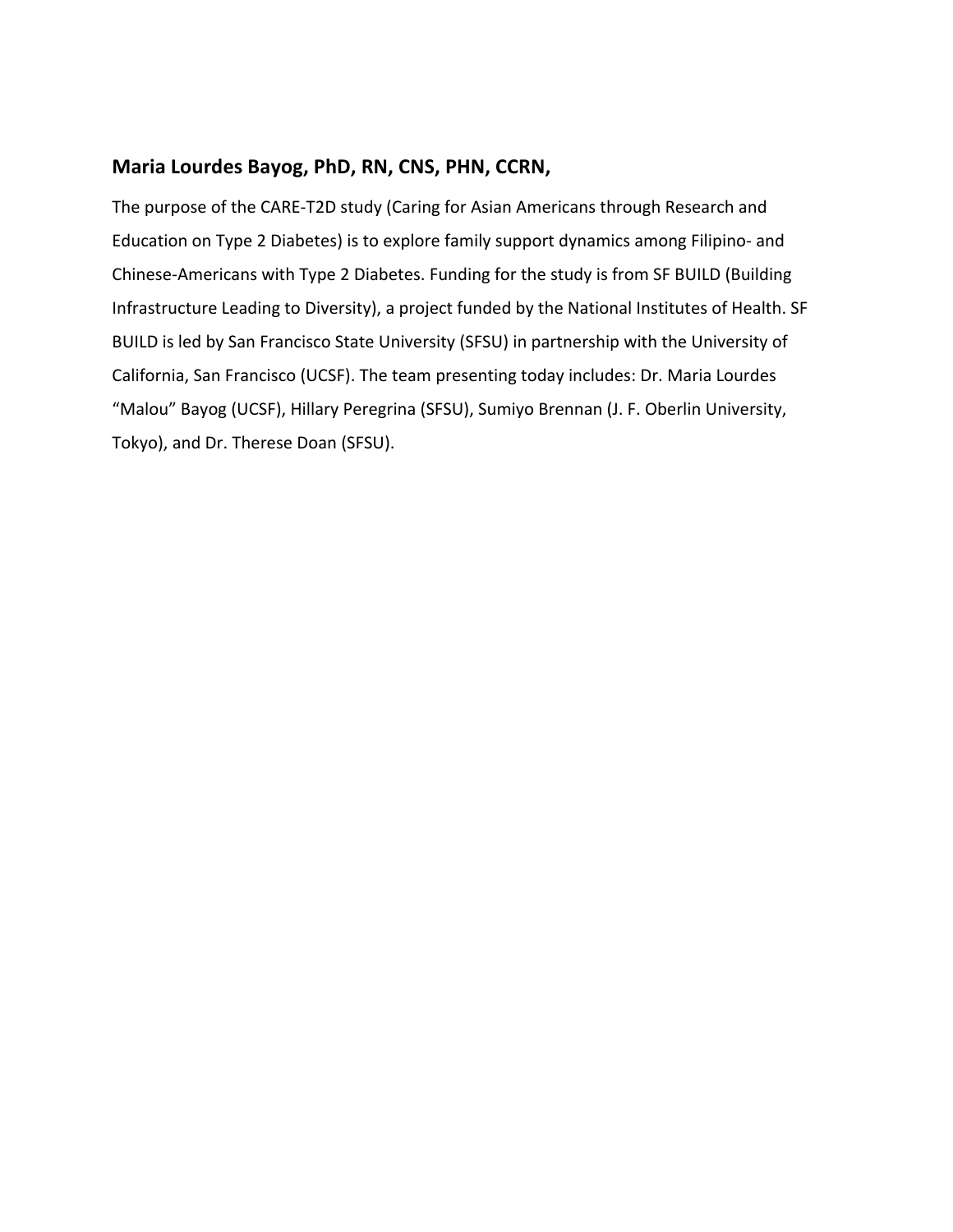**Joyce Cheng, MS,** is the program manager at the Chinese Community Health Resource Center (CCHRC), and the Secretary/Treasurer at the Asian Alliance for Health. Ms. Cheng began her role as a health educator/ research associate in 2006 and has progressed to her current position. Ms. Cheng is bilingual in English and Chinese (Mandarin and Cantonese) and utilizes her bi-cultural skills and experience in public health to support the efforts of CCHRC in minimizing health disparities in the Chinese community in San Francisco. She coordinated health promotion educational campaigns on violence prevention, chronic disease management, general health and etc. Ms. Cheng assumed the role of research associate for numerous NIH-funded research studies and assisted in grant processes, research, and publications.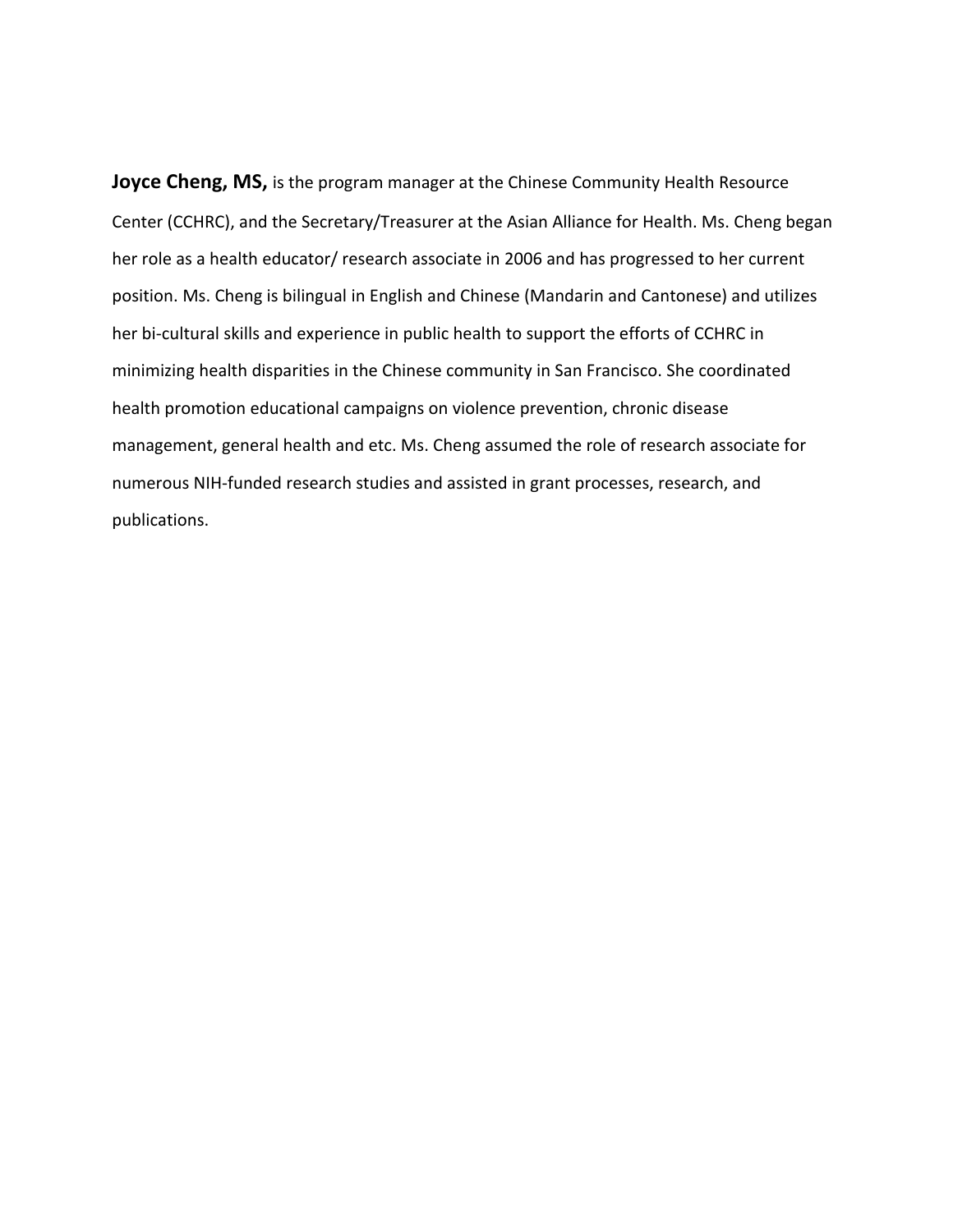Session 3 Topic: Substance Use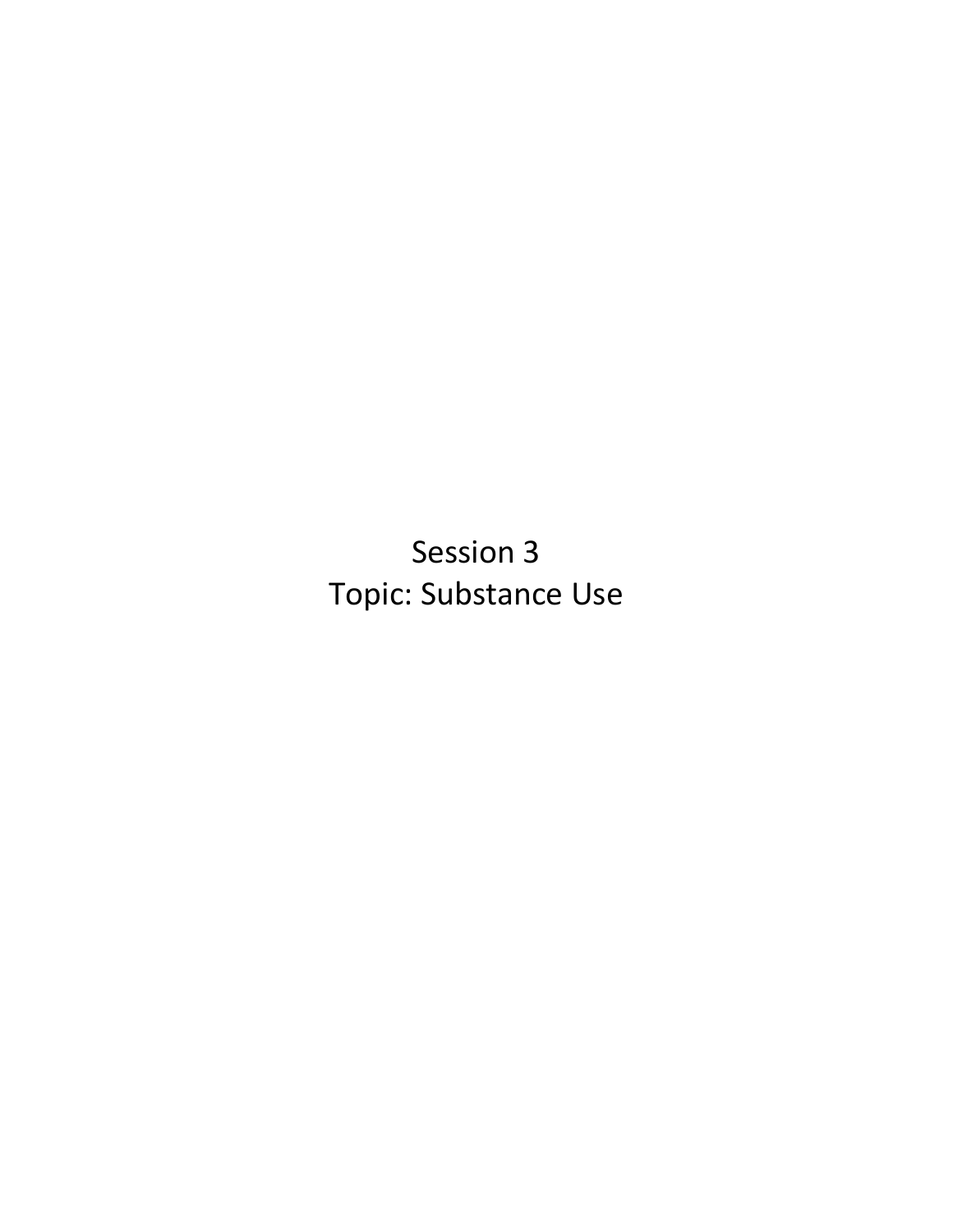**Kara Young, MA** is a health educator and research assistant at the Chinese Community Health Resource Center (CCHRC) in San Francisco Chinatown. She attended Bryn Mawr College in Pennsylvania, where she received a B.A. in Biology. Following graduation, she moved to Hangzhou, China to earn a master's degree in China Studies from Zhejiang University. She is passionate about health equity, systems change, and providing culturally conscious health education programs and services for the Asian American community. In the future, she hopes to pursue a medical degree and continue working with community.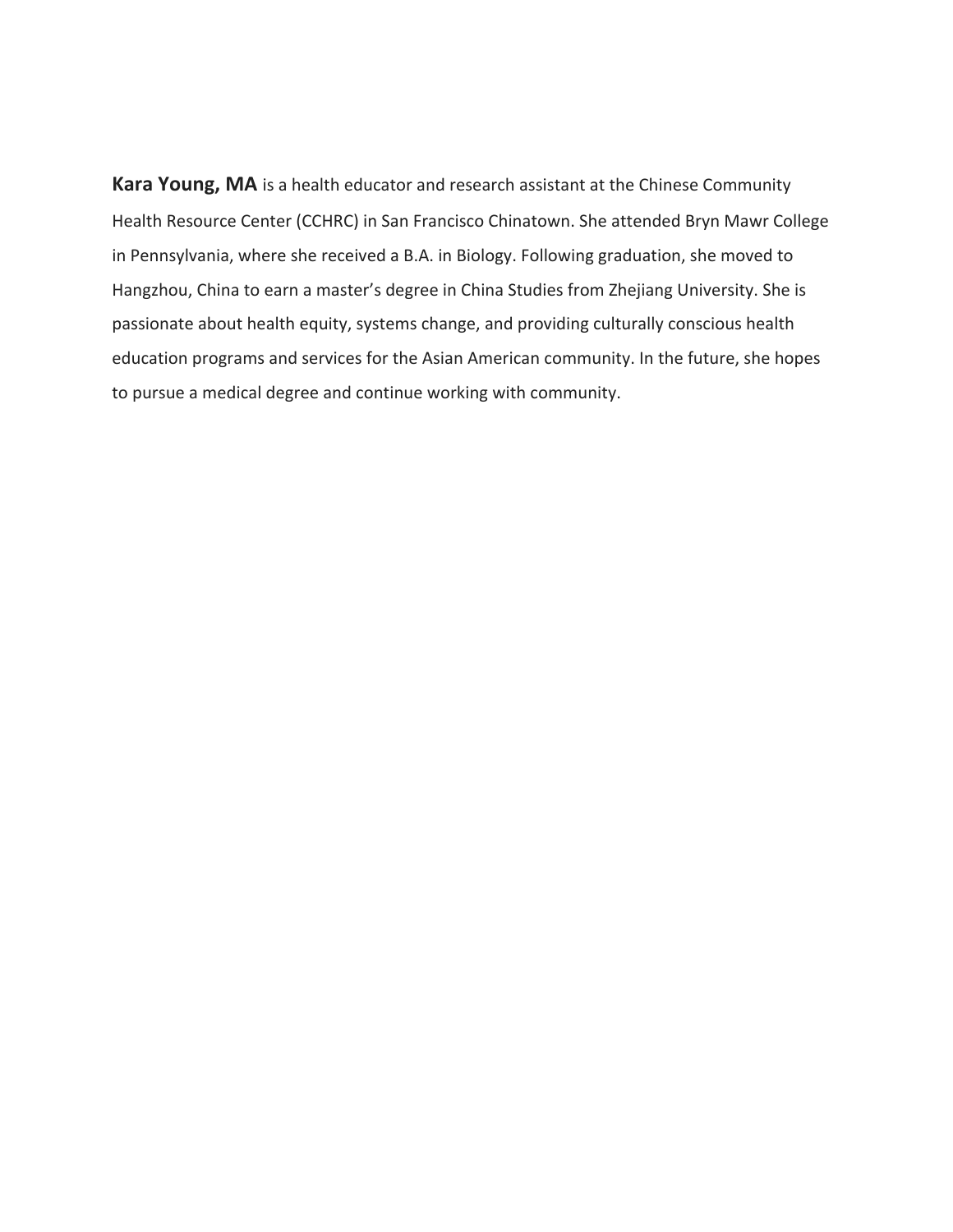**Christina Tam, PhD, MSW** is an Associate Scientist with the Alcohol Research Group of the Public Health Institute in Emeryville, California. She recently completed her postdoctoral training with the UC Berkeley School of Public Health and received her PhD in Social Welfare at UCLA in 2016. Christina's research focuses on social determinants that contribute to racial/ ethnic disparities in alcohol use and other health risk behaviors, with a particular focus on neighborhood effects and Asian Americans.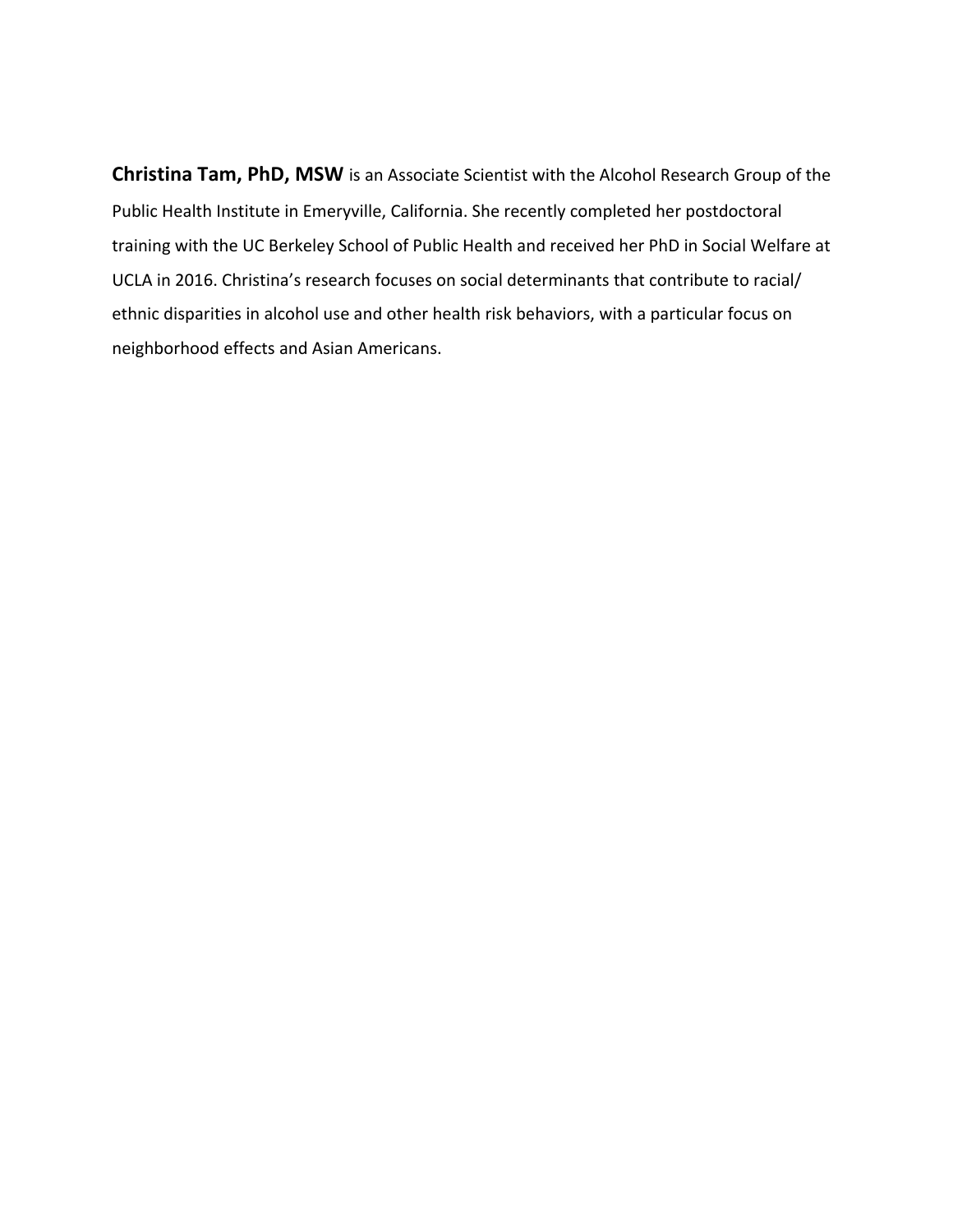# Session 3 Traditional Complementary Medicine and Help Seeking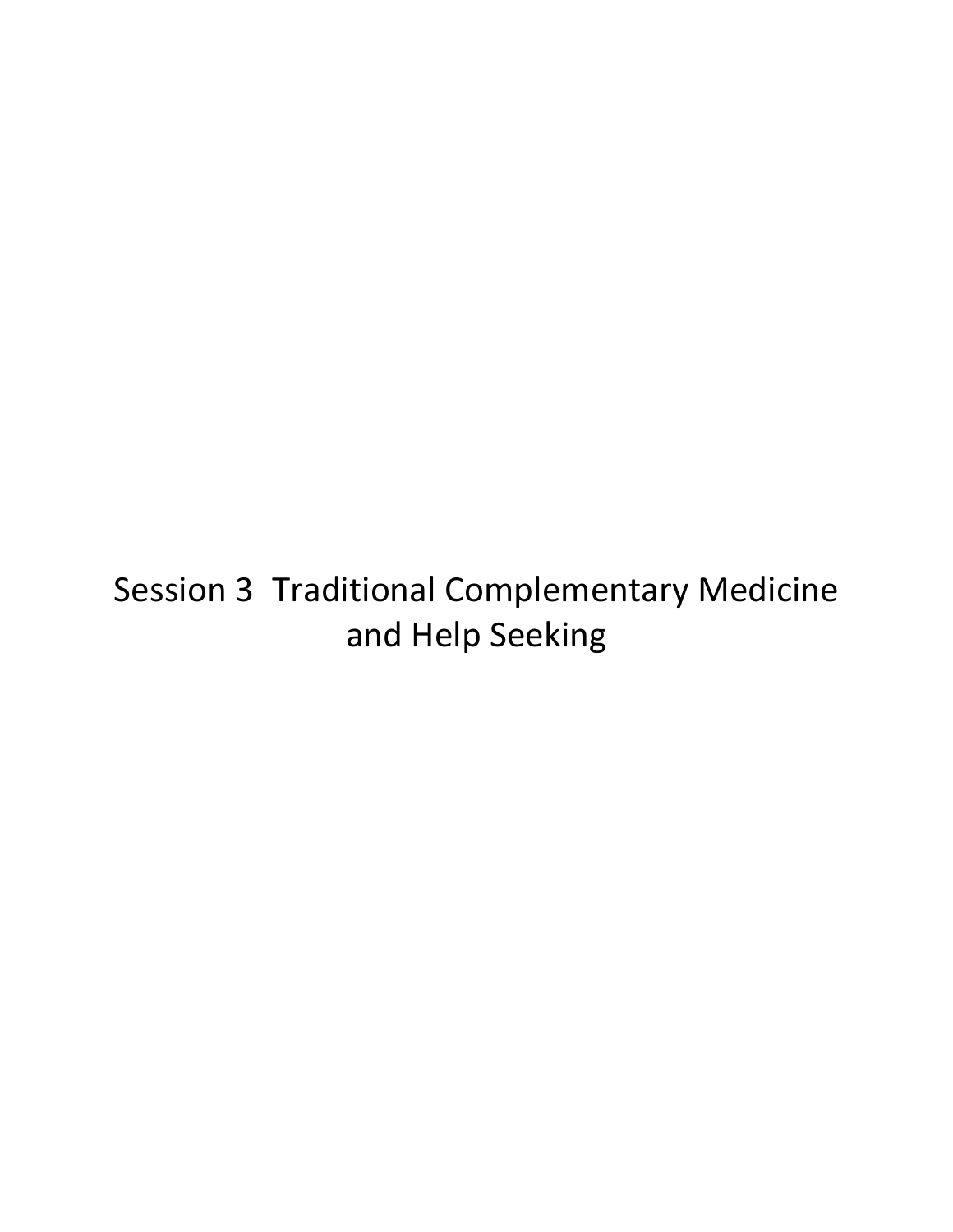

**Michael Liao, MSW** Director of Programs at NICOS Chinese Health Coalition

Since 2004, Michael has been providing diversity-sensitive training on a wide range of topics such as cultural awareness, cross-cultural communication, sexual-orientation issues, and antioppressive practices. From 2012-2013, Michael played a lead role in implementing statewide technical assistance and training for Culturally and Linguistically Appropriate Services (CLAS).



**Katrina (Kat) Alvarado, MA Education Candidate** CLAS ACT Project Coordinator at NICOS Chinese Health Coalition

Kat graduated with a double BA in Asian American Studies and Pan-African Studies, and is currently enrolled in an MA Education program with an emphasis on Equity and Social Justice. Her past and current research projects explore Filipinx identities through a post-colonial lens. Prior to NICOS, Kat has worked extensively to promote educational equity for LGBTQ+, undocumented, low-income, and other marginalized student communities. As CLAS ACT Project Coordinator, Kat uses education as a tool to promote culturally responsive practices to organizations in the San Francisco Bay Area.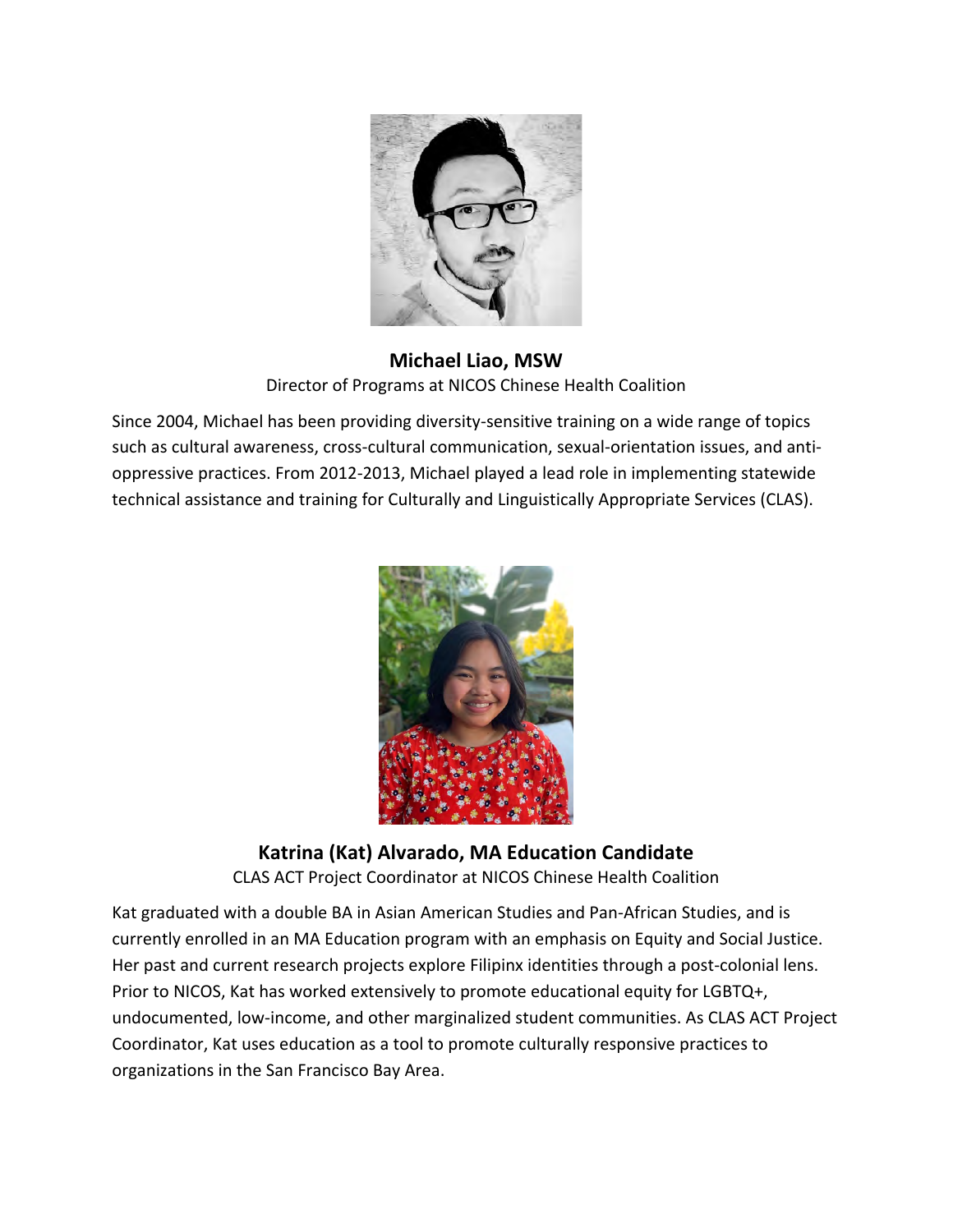

## **Esther Chen, L.Ac, MSTCM**

Born in Canton/Guangzhou, China, Esther was inspired by her father who also practiced Traditional Chinese Medicine (TCM). Armed with a NIH scholarship funded neuroscience degree with a honor thesis from University of California, Riverside, she considers TCM her calling. She studied at ACTCM. She works with her father to advance her clinical skills for ten years after graduation. Esther then joined Chinese Hospital and taught at ACTCM since 2016.

Esther's patients range widely in age, ethnicity and the type of work they do. Most of her patients respond positively to her treatments. Her biggest satisfaction comes from happy and smiling patients.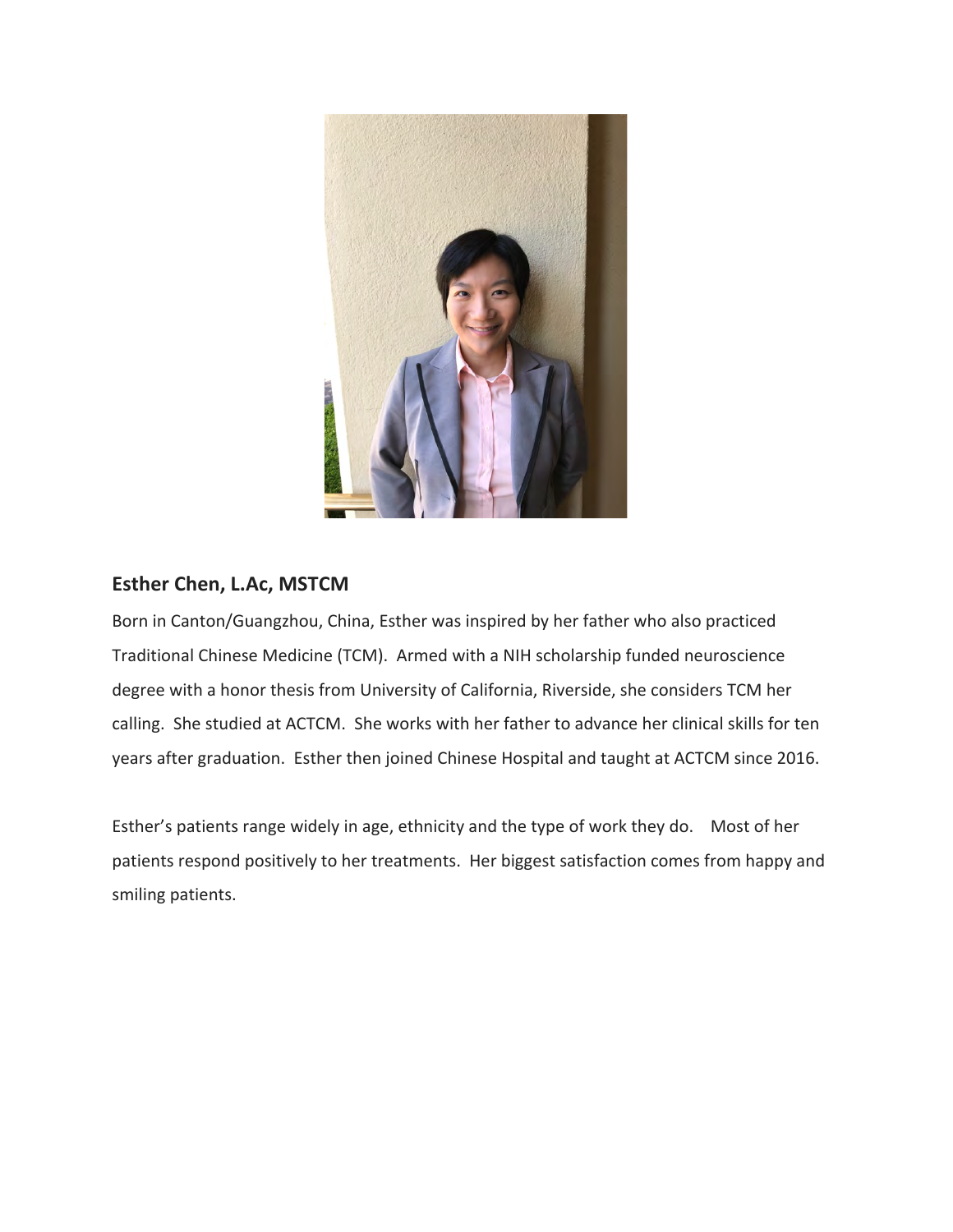

## **Anagha Prasad, BNYS**

I am a Post Bachelorette student in Dietetics at San Francisco State University. I am aspiring to be a Registered Dietitian and would like to focus on Community Nutrition and affordable diet plans. I have a Bachelor's degree in Naturopathy and Yogic Sciences as well. I am a believer and an advocate of Naturopathy procedures as a route to wellness. I have worked with patients suffering from various ailments like diabetes, obesity, Rheumatoid Arthritis etc and have taught general and therapeutic yoga to many students and patients. Currently, I am working on projects based on food insecurity in college students.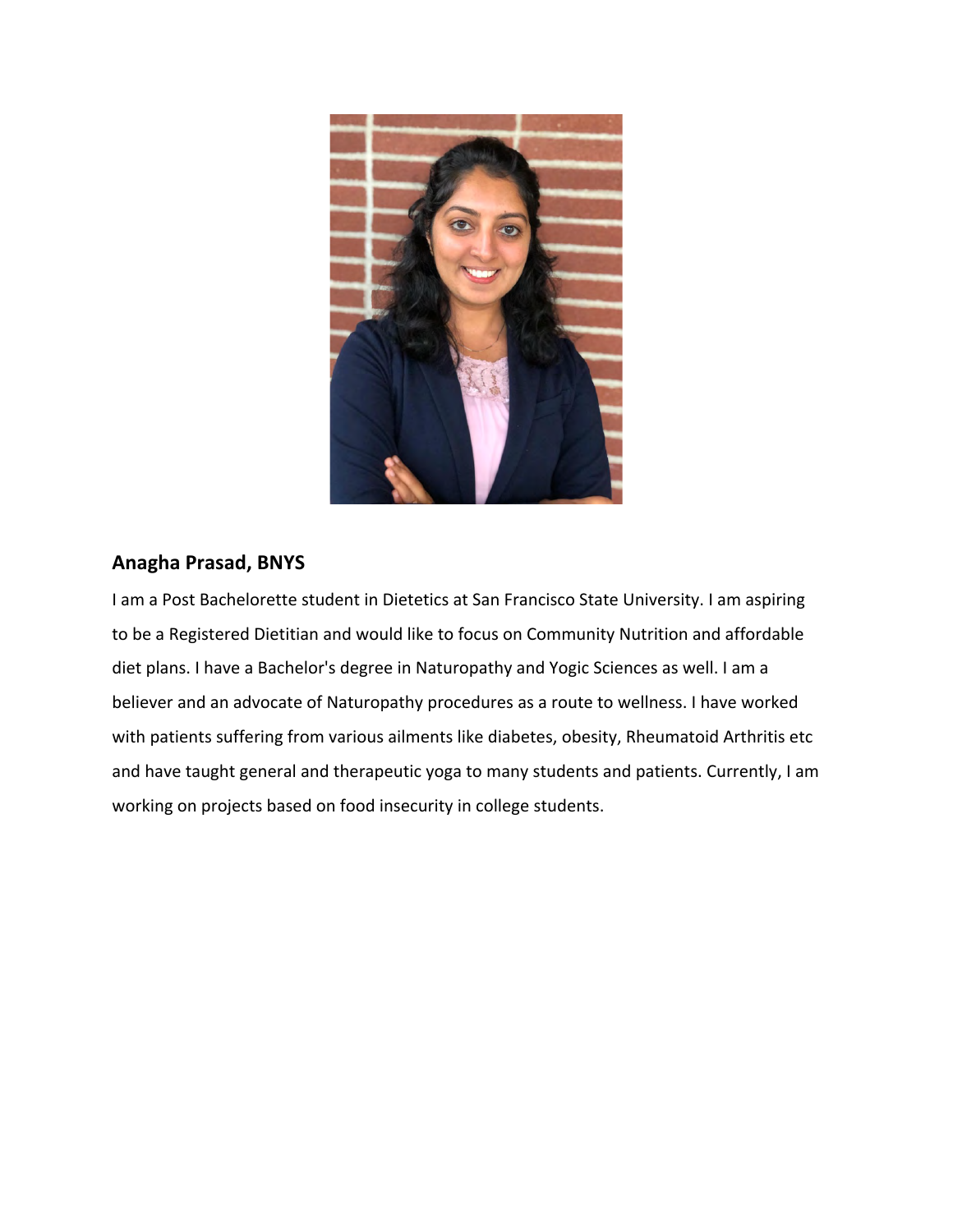

**Diane Qi** is a second year medical student at UCSF School of Medicine. She is from Union City, CA and attended university at Dartmouth College. After graduation, she worked at Boston Healthcare for the Homeless Program doing case management work with families experiencing homelessness. At UCSF, Diane is part of PRIME-US, a program for students interested in urban underserved medicine. In the future, Diane is interested in family medicine and FQHC primary care work with a range of special interests including Asian American health, integrative medicine, women's health and work with domestic violence and substance use.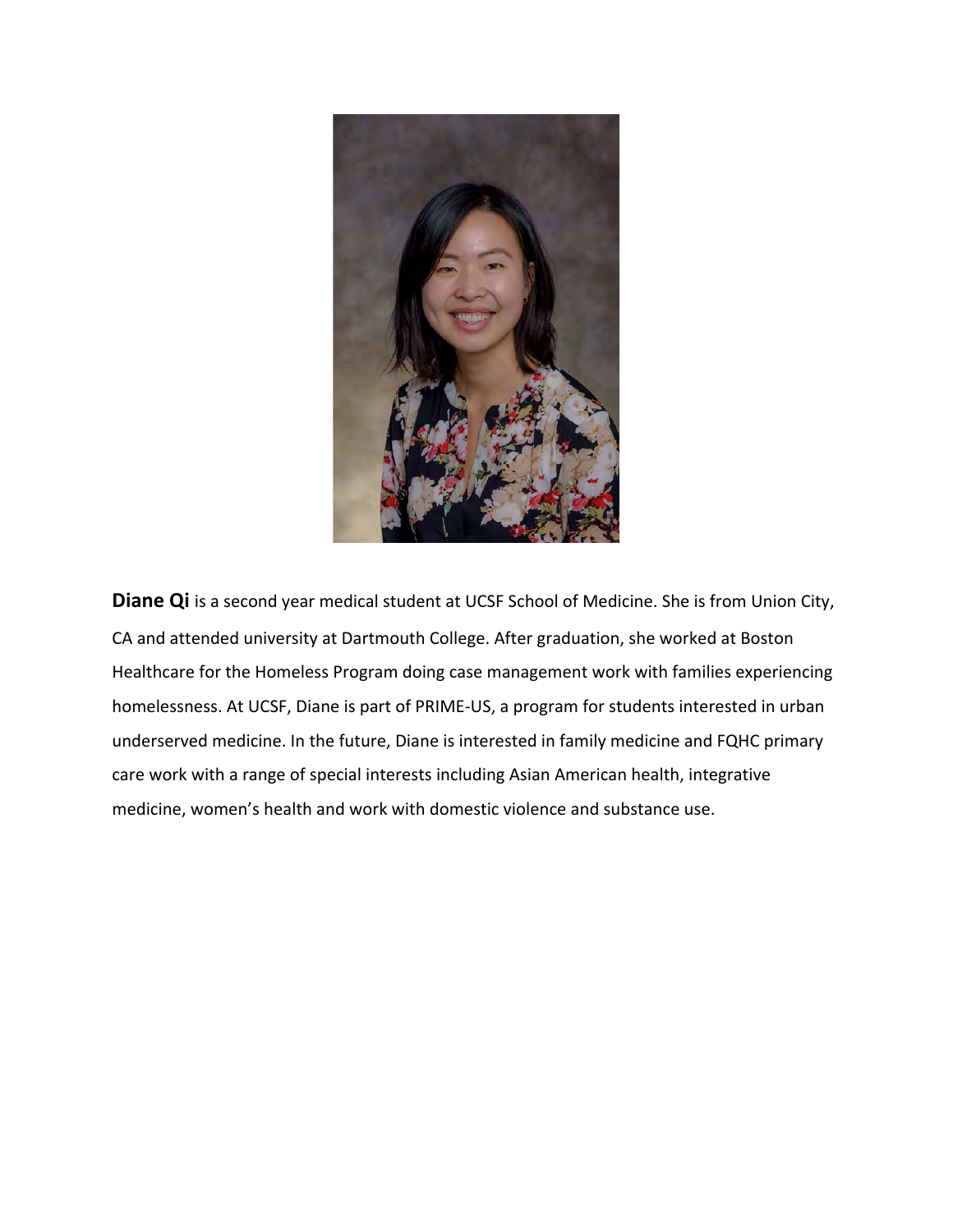

### **Antony Nguyen, BA**

Born and raised by Vietnamese refugees in Savannah, GA, my family faced many obstacles, from health disparities to racism, to establish a life here. Eventually, I found myself attending the University of California, Berkeley, where I received a B.A. in Integrative Biology and minored in Global Public Health. With a passion sparked for public health, I hope to pursue a Master of Public Health and a medical degree. My research interests include the health disparities of Asian immigrants and refugees, culturally integrated preventive interventions for rural populations in third world countries, and health-related social needs of at-risk urban youth.